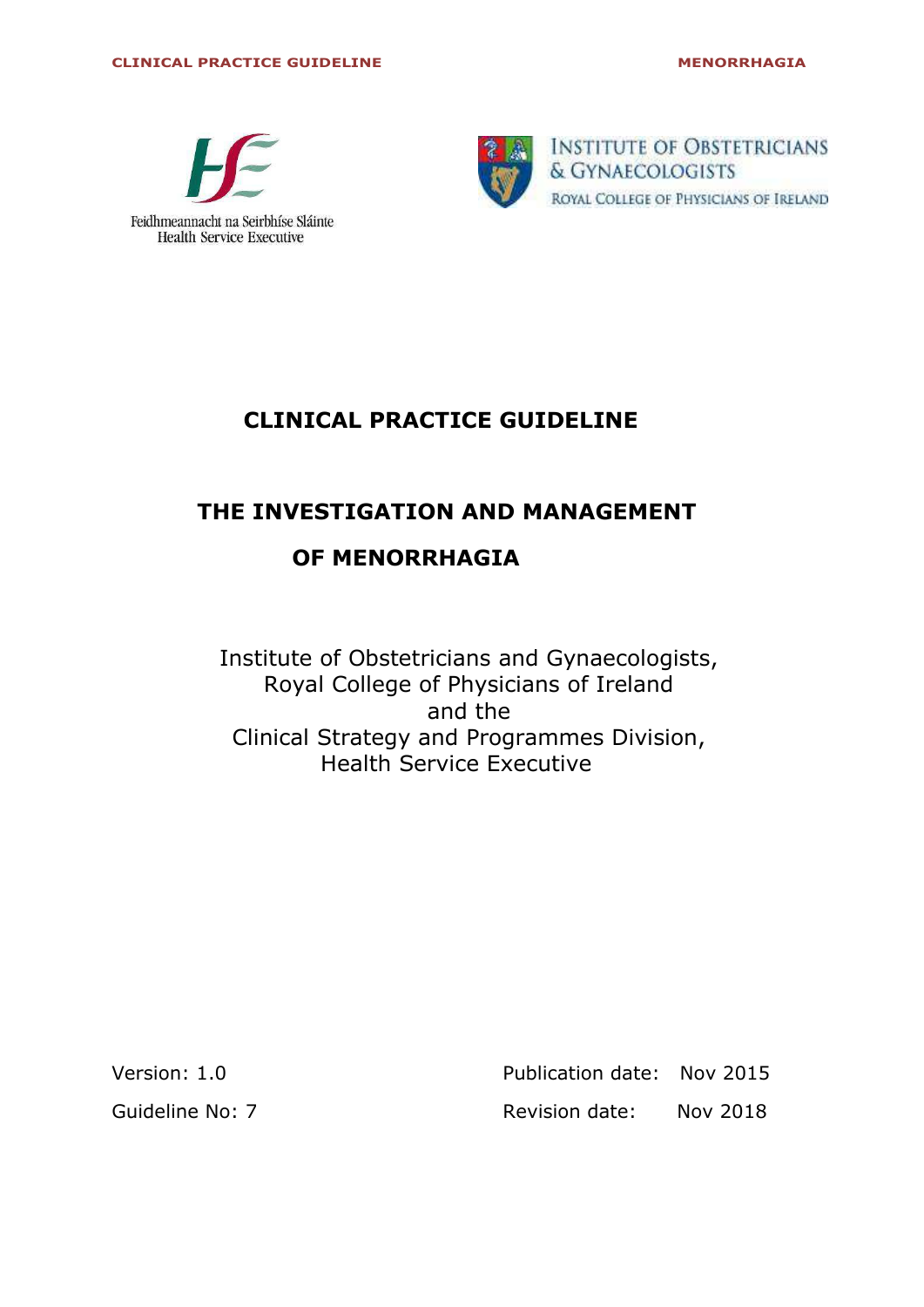## **Table of Contents**

<span id="page-1-0"></span>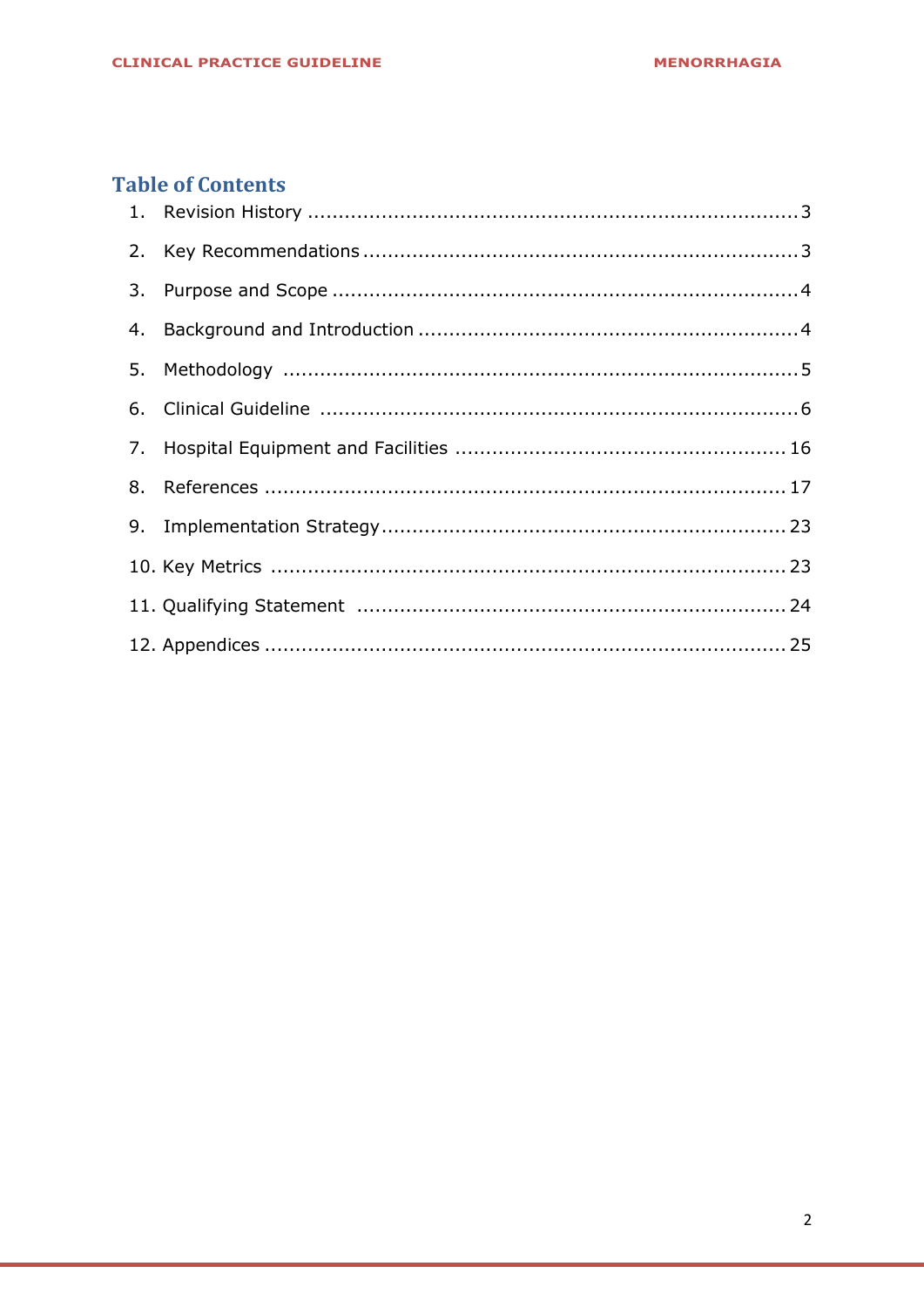### **1. Revision History**

| Version No. Date | Modified By | Description |
|------------------|-------------|-------------|
| <b>I.U</b>       |             |             |

### <span id="page-2-0"></span>**2. Key recommendations**

- 1. Women presenting with menorrhagia should have a detailed clinical history taken, including assessment of the impact on quality of life and social functioning.
- 2. Physical examination should include abdominal palpation and pelvic examination when feasible.
- 3. All women with a palpable abdominal mass or pelvic mass found on vaginal examination should be referred for pelvic imaging. Ultrasound is the first line imaging tool of choice.
- 4. Women presenting with menorrhagia should have a full blood count (FBC). Hormone tests (FSH, LH, estradiol and progesterone) need not be routinely performed. Thyroid function testing should be reserved for women who are symptomatic.
- 5. Treatment of menorrhagia should be initiated in the primary care setting when clinical findings are normal. Non-hormonal and hormonal treatments can be used, depending on the woman's desire for pregnancy. Each method should be used for a minimum period of 3 months and preferably six months.
- 6. Referral for gynaecological opinion should occur when there is failure of medical management to control symptoms, or intolerance to different medications has been experienced. It is recommended that two forms of medical treatment should be used before gynaecological referral.
- 7. Gynaecological referral should occur in all women where history and clinical examination suggest structural or histological abnormality within the uterus. These include new onset or worsening menorrhagia over the age of 45 years, or menorrhagia at any age with associated intermenstrual and / or postcoital bleeding, tamoxifen use, obesity and PCOS.
- 8. Treatment of menorrhagia should be guided by the woman's desire for fertility, symptom severity, and personal and family medical history.
- 9. Women with menorrhagia should be given information on the range of management options, so that she has time to consider the various options available both in primary and secondary care.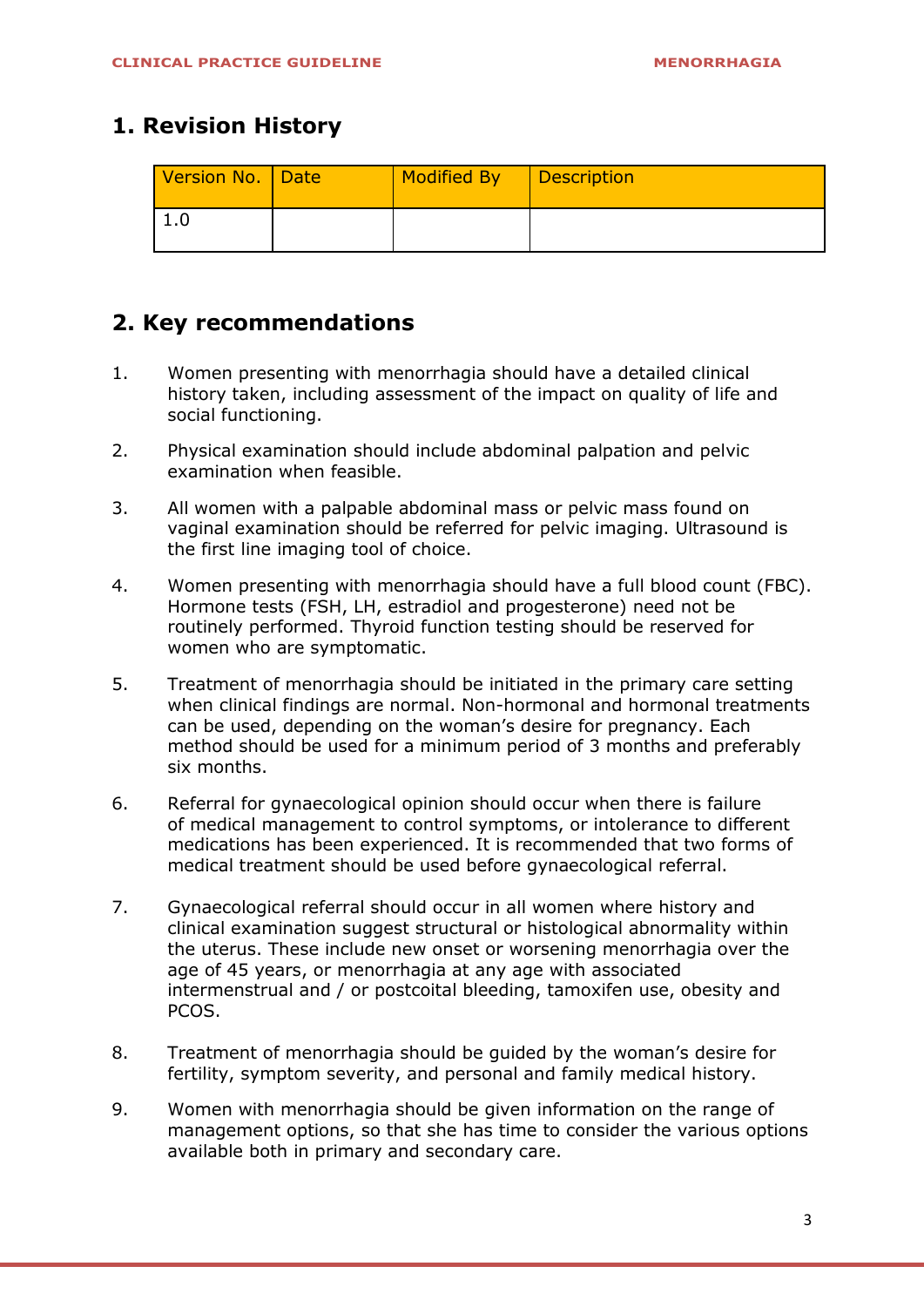- 10. When hysteroscopy and endometrial sampling is indicated, this should be performed preferentially in an ambulatory setting, due to higher acceptability and lower cost than inpatient hysteroscopy D&C under general anaesthesia.
- 11. Where possible, and following discussion with the woman, minimallyinterventional procedures should be used for the treatment or menorrhagia in preference to major surgical procedures to minimise the risk of procedure-related complications.

### <span id="page-3-0"></span>**3. Purpose and Scope**

The purpose of this guideline is to advise on the management of heavy menstrual bleeding. This guideline will not address post-menopausal bleeding or other unscheduled bleeding such as intermenstrual or postcoital bleeding.

These guidelines are intended for primary healthcare physicians and healthcare professionals working in HSE-funded obstetric and gynaecological services. They are designed to guide clinical judgment but not replace it. In individual cases a healthcare professional may, after careful consideration, decide not to follow a guideline if it is deemed to be in the best interests of the woman.

## <span id="page-3-1"></span>**4. Background**

Menorrhagia can be defined as "regularly excessive menstrual blood loss that affects the physical, social, emotional or material quality of life of the patient". As the accurate assessment of menstrual blood volume is difficult as well as being highly subjective, the traditional definition of menorrhagia as >80mls menstrual blood loss per cycle is not a meaningful one. (Woolcock JG et al, 2008). Menorrhagia is one of the commonest reasons for referral to a gynaecologist, with an estimated prevalence of 53 per 1000 women (KH Kerulff et al, 1996). Menstrual problems account for around one in five gynaecological outpatient referrals (Coulter A et al, 1991).

Causes of menorrhagia include myometrial abnormalities including uterine fibroids and adenomyosis, and endometrial pathologies including polyps, endometritis, hyperplasia and carcinoma. Rarely, advanced cervical cancer presents with heavy and erratic vaginal bleeding. Bleeding disorders and anticoagulant use may be causative or contributory. Menorrhagia may result in chronic anaemia, but profoundly heavy menstrual loss occasionally necessitates acute hospital admission and blood transfusion. It may interfere with daily activities and quality of life, and may also affect sexual function. The investigation and management of menorrhagia is dependent on patient age and likely cause following initial investigations, and should take into consideration the patient's current contraception needs and plans for future pregnancy. The term "dysfunctional uterine bleeding" is a diagnosis of exclusion, reached when common causes of menorrhagia have been excluded.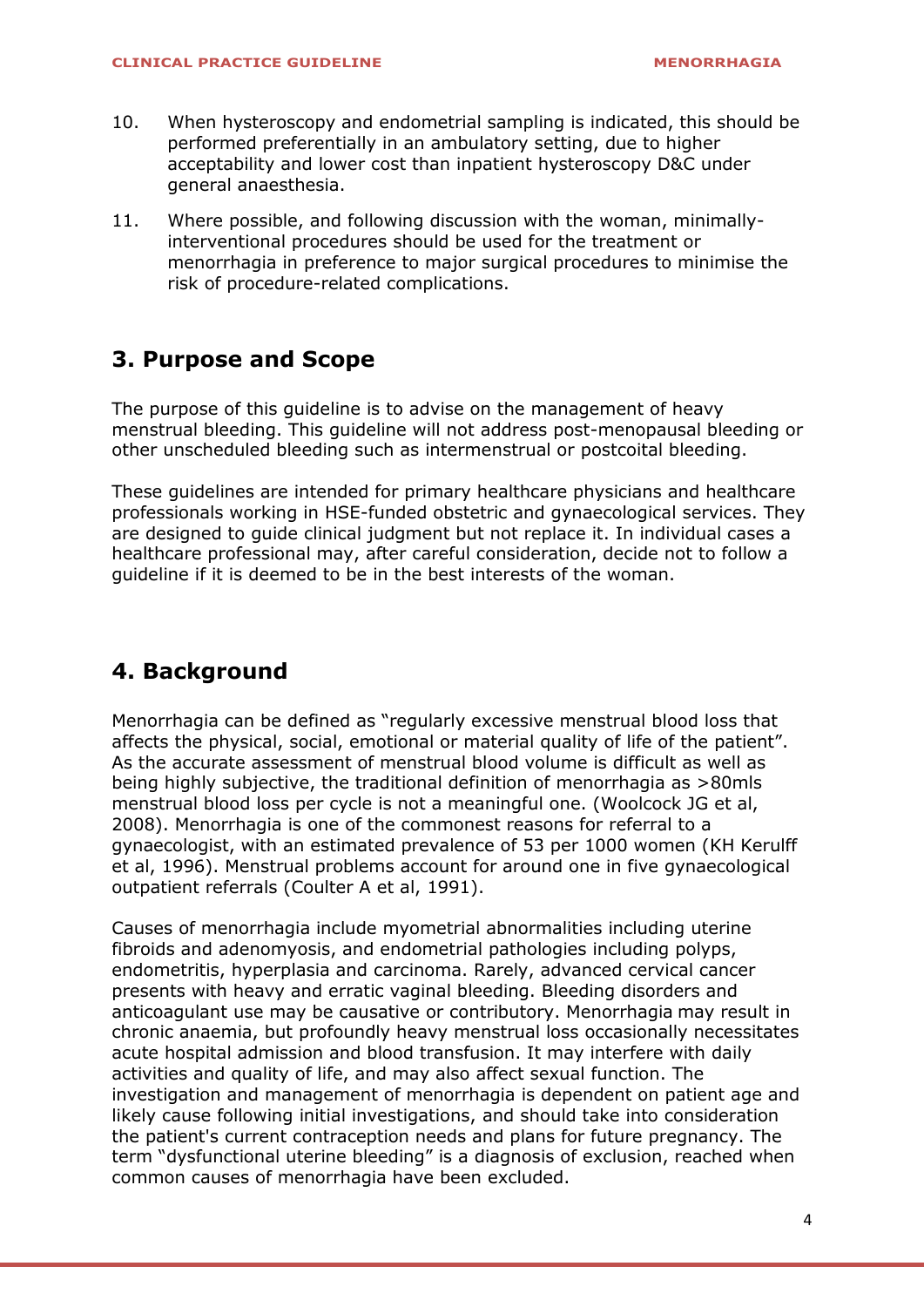#### **Table 1**

#### **CAUSES OF ABNORMAL UTERINE BLEEDING (FIGO)**

#### **PALM**

P; Polyp

- A; Adenomyosis
- L; Leiomyoma (Fibroid)
- M;Malignancy / Hyperplasia

#### **COEIN (non-structural causes)**

C; Coagulation disorder O; Ovulatory dysfunction E; Endometrial (primary disorder of mechanisms regulating haemostasis) I; Infection / Iatrogenic (medications) N; Not yet known

### **5. Methodology**

Publications relevant to the diagnosis and management of menorrhagia were selected and reviewed, together with the national clinical guidelines from other countries. Searches were limited to humans and restricted to the titles of English language articles published between 1966 and 2013.

Relevant meta-analyses, systematic reviews, intervention and observational studies were reviewed.

The principal guideline developers were Dr. Siobhan Corcoran, SpR and Dr. Cathy Burke, consultant gynaecologist at Cork University Maternity Hospital.

The guideline was reviewed by Dr Zelie Gaffney-Daly (GP), Dr Peter McKenna (Rotunda), Dr Aoife O'Neill (CWIUH), Dr Donal O'Brien (NMH), Dr Ray O'Sullivan (Kilkenny), Dr John Bermingham (Waterford ), Dr Una Fahy (Limerick).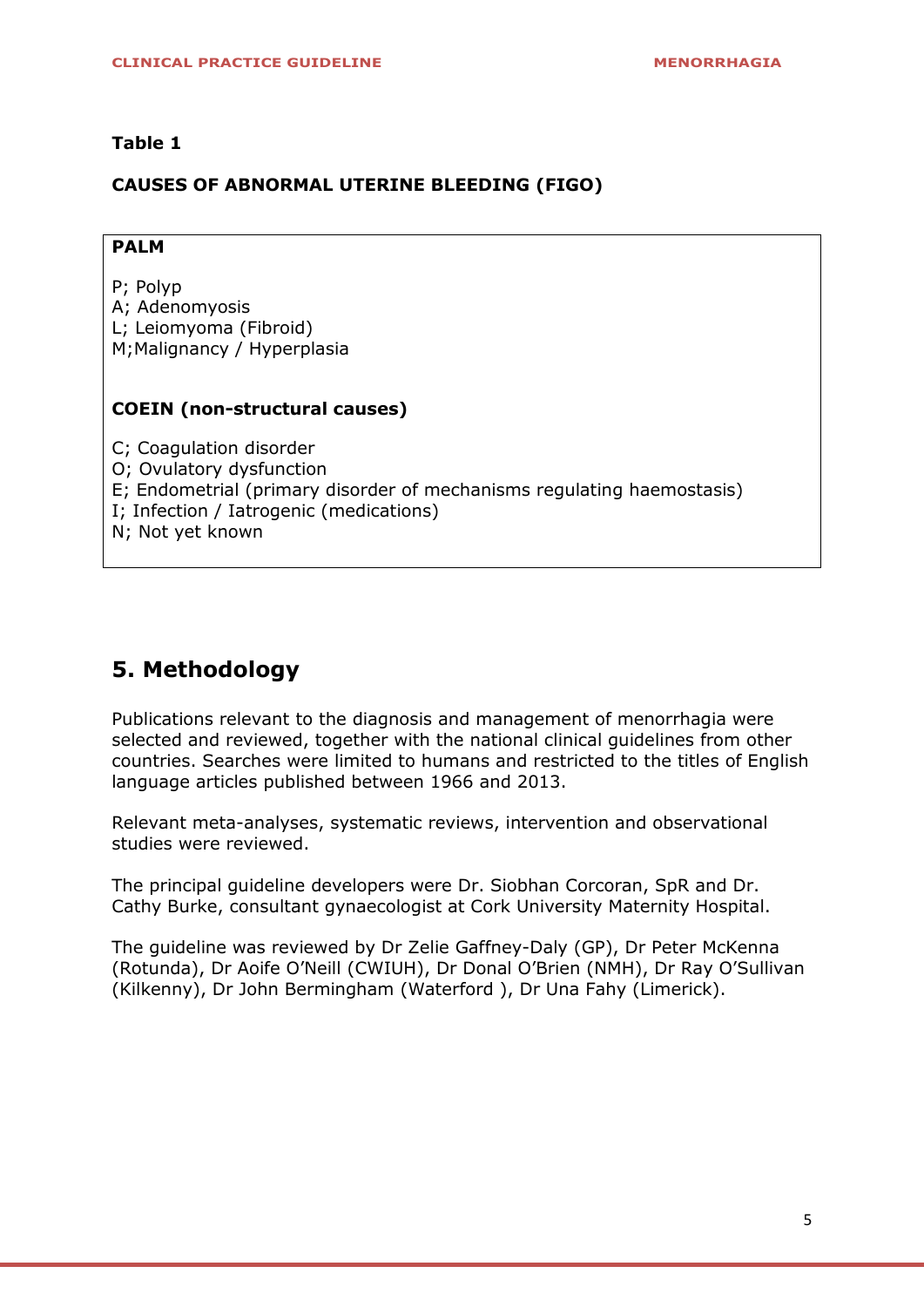## **6. Clinical guideline on the Investigation and**

### **Management of Heavy Menstrual Bleeding**

#### **6.1 History, clinical examination and investigations**

#### **6.1.1 Clinical history**

A detailed history should be taken detailing the volume, pattern and duration of menstrual bleeding. Cycle length should be documented. Passage of large clots, flooding of blood, the need for frequent change of protection, the use of double protection, frequent staining of clothes or bedclothes and bleeding which is socially restrictive all indicate significant menorrhagia. Symptoms of anaemia such as breathlessness and postural dizziness should be enquired into. It is worth remembering that progressively-occurring anaemia in women with chronic menorrhagia is often not associated with clinical symptoms of anaemia. Accompanying symptoms relating to possible causes of menorrhagia should be explored. These include pelvic pressure and urinary frequency, pelvic pain / dyspareunia, prolonged bleeding following minor abrasions (Dilley A et al, 2001) and symptoms suggestive of hypothyroidism.

Profound menorrhagia, when associated with intermenstrual and / or postcoital bleeding is an indicator of cervical or endometrial pathology and requires urgent evaluation. Heavy menstrual bleeding related to anovulation occurs physiologically at the extremes of reproductive life and also in women with PCOS and hypothyroidism. The clinical history should probe the impact of symptoms on the patient's quality of life, and identify medical and surgical co-morbidities. Documentation of a family history of endometrial carcinoma and other Lynch syndrome - related cancers such as breast, ovarian and bowel cancer is necessary. Clarification of current or future desire for fertility should be sought as this commonly influences the choice of management.

#### **6.1.2. Examination**

On general observation, anaemia may be evident via facial, conjunctival and nail-bed pallor. Clinical features of hypothyroidism should be sought. Thorough abdominal examination seeks to exclude a pelvic mass extending above the symphysis pubis, most commonly the result of uterine fibroids in this context. The normally-sized uterus and ovaries are never palpable on abdominal examination; therefore pelvic ultrasound is mandatory in all women with a palpable abdomino-pelvic mass. Speculum examination with a Cusco's speculum should be performed where feasible to visualise the cervix and will allow swabs to be taken, if indicated.

Bimanual pelvic examination should be performed where feasible to check for the size, position and tenderness of the uterus and may point towards causative pathlogy as well as excluding an adnexal mass. The finding of a fixed retroverted uterus indicates inflammatory and adhesion-generating pathologies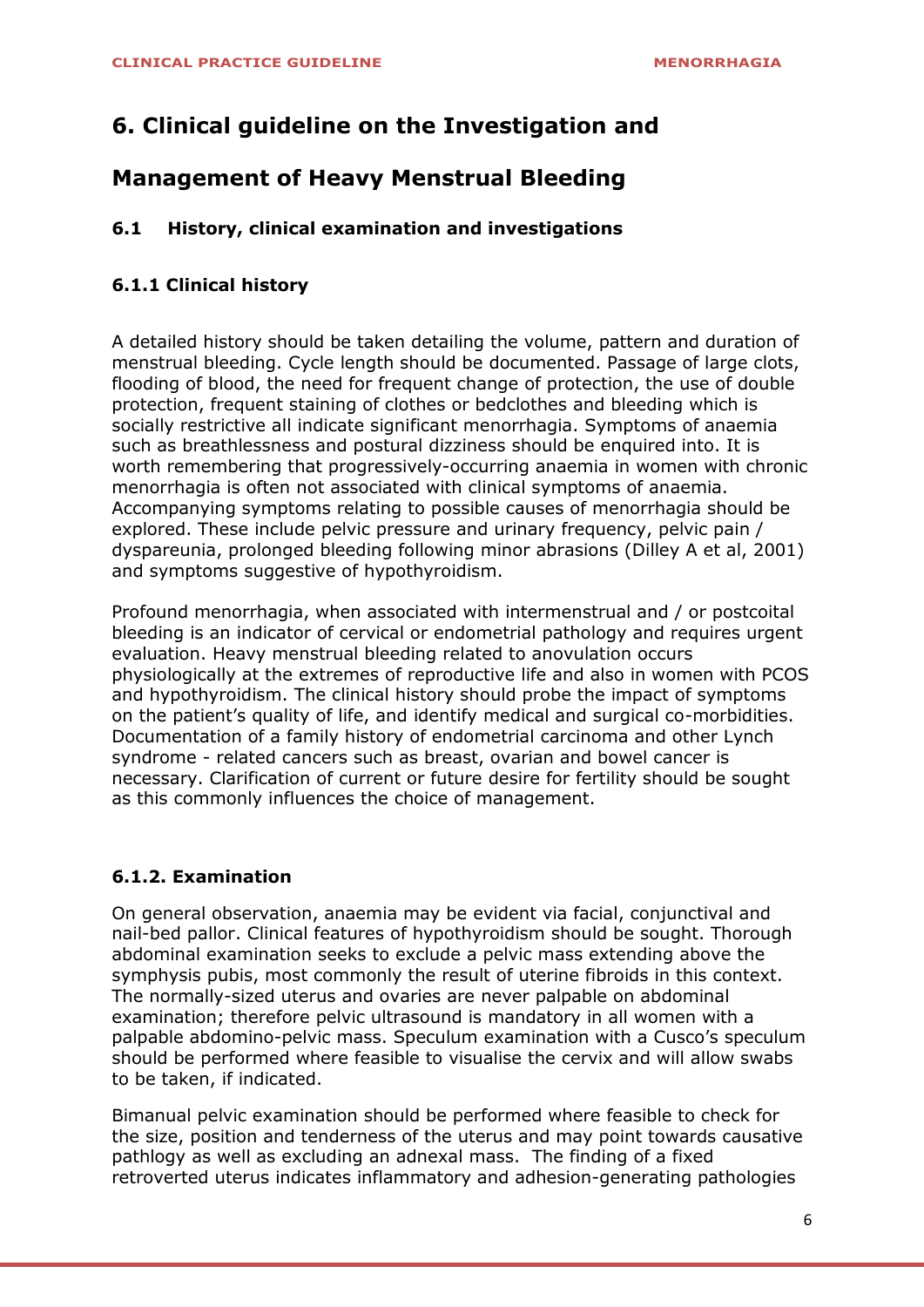such as endometriosis (commonly co-existing with adenomyosis), or pelvic infection (with associated endometritis). An irregularly-shaped mobile uterus makes the diagnosis of uterine fibroids more likely. Bimanual pelvic examination is not however mandatory in all women presenting with menorrhagia, particularly in younger, never-sexually-active women.

#### **Referral indications for primary care**

A history of menorrhagia which includes features concerning for significant pathology should prompt referral to a gynaecologist for further investigation. Of all endometrial cancers diagnosed, around 10% occur in the women under 50 years, most commonly in women closer to the age of menopause. In the patients who develop endometrial cancer premenopausally, BMI >30 was found to be present in around 60%. Synchronous ovarian malignancy was found in one fifth of women [\(Soliman PT,](http://www.ncbi.nlm.nih.gov/pubmed/?term=Soliman%20PT%5BAuthor%5D&cauthor=true&cauthor_uid=15738027) 2005).

Features concerning for significant pathology prompting early referral include:

- 1. New-onset or worsening menorrhagia after the age of 45 years. The risk of endometrial hyperplasia or carcinoma is higher in this group.
- 2. Menorrhagia in women with obesity (BMI >30). Peripheral estrogen (estrone) production in body fat results in higher circulating estrogen levels, which are not adequately opposed by progesterone produced by the corpus luteum.
- 3. Women with a history of PCOS. Higher circulating estrogen levels are also found in women with PCOS. Therefore patients with this diagnosis who present with menorrhagia are at higher risk of endometrial hyperplasia or carcinoma, even at a young age.
- 4. The presence of a palpable abdominal mass. An abdominally-palpable mass is always abnormal in the context of menorrhagia, and while usually associated with benign uterine fibroids, must be investigated in the first instance with pelvic ultrasound to exclude more serious pathology such as an ovarian malignancy.
- 5. Accompanying intermenstrual or post-coital bleeding. Erratic bleeding in association with menorrhagia is more likely to be associated with either endometrial or cervical pathology such as polyps, hyperplasia or carcinoma.
- 6. Failure of medical management to adequately treat symptoms. Menorrhagia which does not respond to medical treatments at an appropriate dosage and duration of treatment, warrants further investigation. It is appropriate to administer a trial of one form of nonhormonal treatment and one form of hormonal treatment, for a minimum of three months, and preferably six months in primary care prior to referral for hospital-based assessment (See Menorrhagia Care Pathway)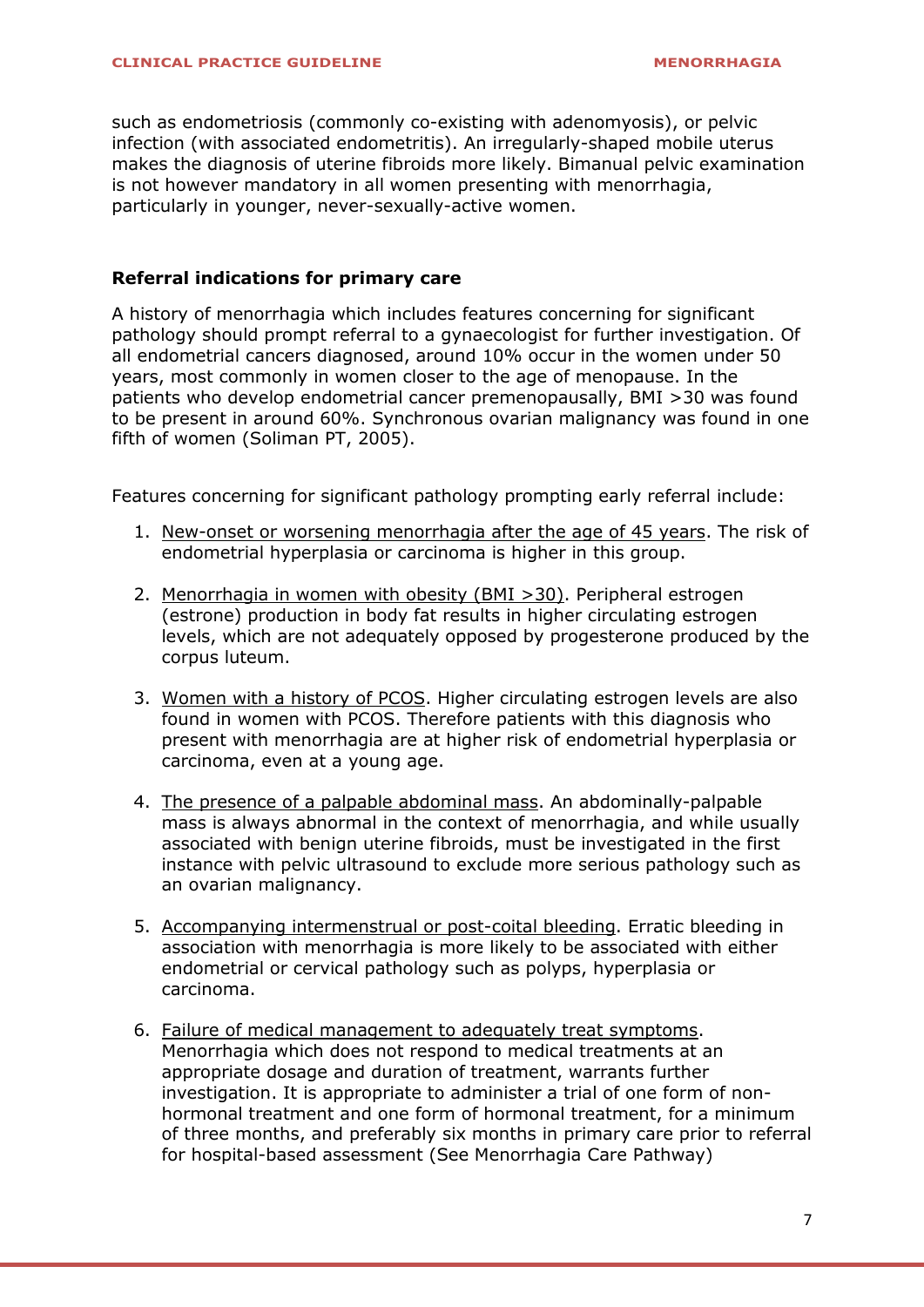- 7. Anaemia in patients not responding to medical management. A haemoglobin of <10g/dL indicates significant loss of ability of the body to compensate for regular blood loss. A hypochromic microcytic pattern of anaemia is usual with menorrhagia-associated anaemia, indicating iron deficiency. Red blood cells indices which suggest another cause for anaemia in patients with menorrhagia should be appropriately investigated, as non-gynaecological causes of anaemia such as vitamin B12 or folic acid deficiency may be contributory, or co-existing.
- 8. Tamoxifen or anastrozole use. Menorrhagia in women using tamoxifen or anastrozole indicates the possibility of endometrial abnormality, and urgent referral for assessment with hysteroscopy and endometrial biopsy is indicated. However, routine endometrial surveillance is not warranted for patients using tamoxifen or anastrozole. (College of Obstetricians and Gynecologists, Committee Opinion No. 601, 2014).
- 9. Strong family history of endometrial carcinoma, or Lynch syndrome cancers. Menorrhagia in this patient group at higher risk of endometrial cancer warrants referral for rapid investigation.
- 10.Inability to use medical treatments due to side-effects or contraindications. In patients who tolerate hormonal treatments poorly, non-hormonal treatment should be tried. If contraindications or side-effects are also present for those using non-hormonal treatments, referral for hospitalbased assessment is appropriate where other management options can be discussed.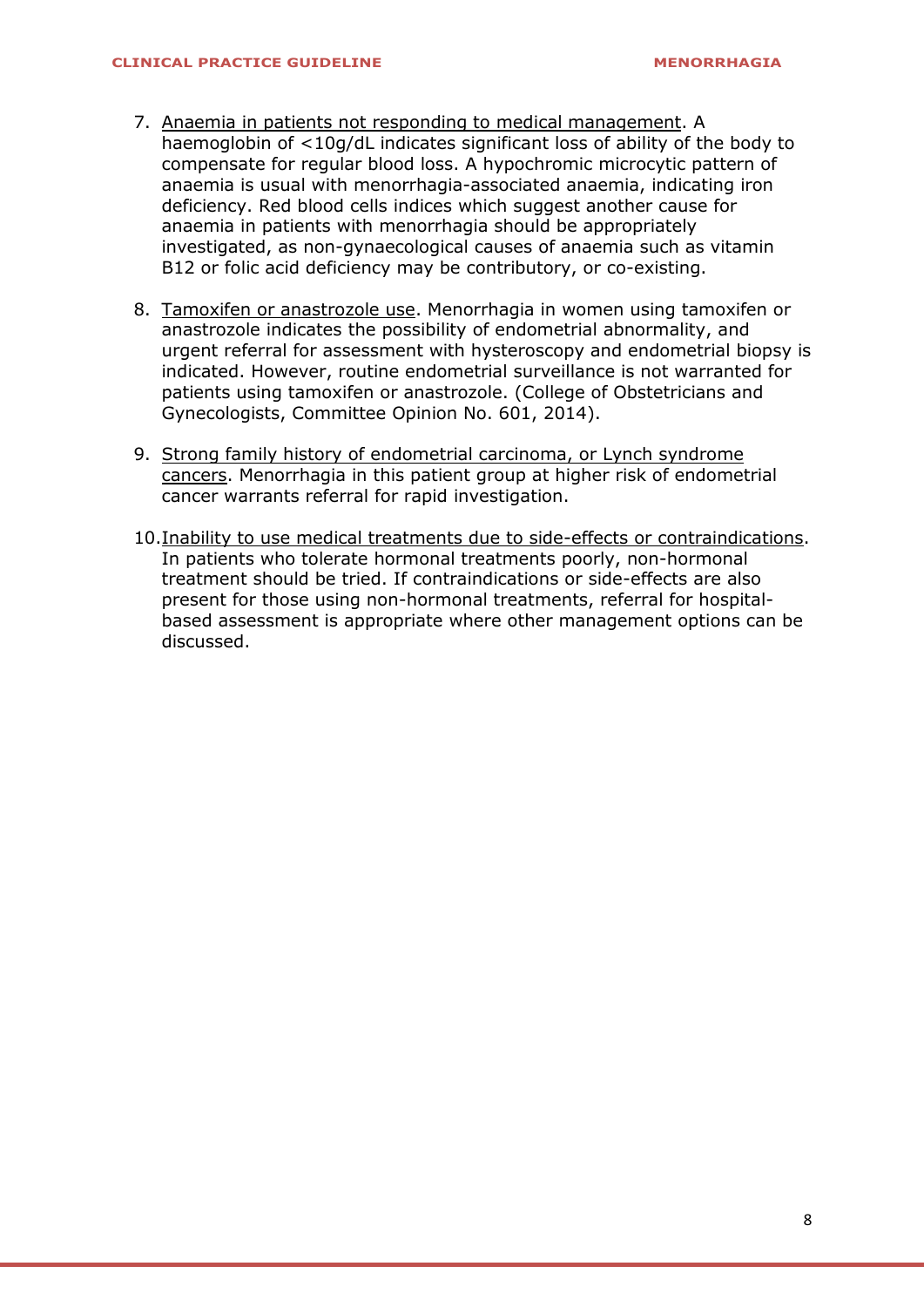| Menorrhagia                                |           | Care                                                         | Pathway                                                                    |  |  |
|--------------------------------------------|-----------|--------------------------------------------------------------|----------------------------------------------------------------------------|--|--|
| <b>PATIENT REPORTS MENORRHAGIA</b>         |           | <b>CAUSES</b>                                                |                                                                            |  |  |
|                                            |           | <b>UTERINE: FIBROIDS, ADENOMYOSIS</b>                        |                                                                            |  |  |
| <b>HISTORY</b>                             |           | ENDOMETRIAL: POLYPOIDAL CHANGE, HYPERPLASIA, CARCINOMA       |                                                                            |  |  |
| EXAMINATION                                |           |                                                              | OVULATORY: PCOS, WEIGHT CHANGE, LIFE CHANGES, HYPOTHYROIDISM               |  |  |
| <b>FBC</b>                                 |           | <b>EXOGENOUS: BLEEDING DISORDERS / ANTICOAGULANT USE</b>     |                                                                            |  |  |
| TFTS IF CLINICAL SXS / SIGNS               |           |                                                              |                                                                            |  |  |
|                                            |           |                                                              | RED FLAG CASES: REFER FOR GYNAECOLOGICAL ASSESSMENT AND ENDOMETRIAL BIOPSY |  |  |
| <b>ABDOMINO-PELVIC EXAMINATION NORMAL?</b> |           | AGE OVER 45 WITH NEW OR WORSENING MENORRHAGIA                |                                                                            |  |  |
|                                            |           | <b>OBESE WOMEN</b>                                           |                                                                            |  |  |
|                                            |           | <b>TAMOXIFEN USE</b>                                         |                                                                            |  |  |
| YES A                                      | <b>NO</b> | PERSISTENT ASSOCIATED INTERMENSTRUAL / POSTCOITAL BLEEDING   |                                                                            |  |  |
|                                            |           | <b>PCOS</b>                                                  |                                                                            |  |  |
|                                            |           |                                                              |                                                                            |  |  |
|                                            |           | <b>REFER FOR PELVIC ULTRASOUND</b>                           |                                                                            |  |  |
|                                            |           |                                                              |                                                                            |  |  |
|                                            |           |                                                              |                                                                            |  |  |
| <b>PREGNANCY DESIRED?</b>                  | -NORMAL   | SIGNIFICANT ABNORMALITY DETECTED?                            |                                                                            |  |  |
|                                            |           | (e.g. LARGE OR MULTIPLE UTERINE FIBROIDS)                    |                                                                            |  |  |
|                                            |           |                                                              |                                                                            |  |  |
| <b>YES</b><br>NO                           |           |                                                              |                                                                            |  |  |
|                                            |           | REFER FOR GYNAECOLOGICAL OPINION                             |                                                                            |  |  |
|                                            |           |                                                              |                                                                            |  |  |
|                                            |           |                                                              |                                                                            |  |  |
|                                            |           | HORMONAL OR NON-HORMONAL MEDICATIONS                         |                                                                            |  |  |
| <b>NON-HORMONAL MEDICATONS</b>             |           | <b>COMBINED ORAL CONTRACEPTIVE PILL</b>                      |                                                                            |  |  |
| TRANEXAMIC ACID 500MG BD UP TO 1G QDS      |           | DESOGESTREL 75MCG PROGESTERONE-ONLY PILL                     |                                                                            |  |  |
| MEFENAMIC ACID 500MG UP TO TDS             |           | <b>ORAL PROGESTOGENS</b>                                     |                                                                            |  |  |
|                                            |           | <b>MIRENA SYSTEM</b>                                         |                                                                            |  |  |
|                                            |           | <b>DEPO-PROVERA</b>                                          |                                                                            |  |  |
|                                            |           | TRANEXAMIC ACID 500MG BD + MEFENAMIC ACID 500MG UP TO 1G ODS |                                                                            |  |  |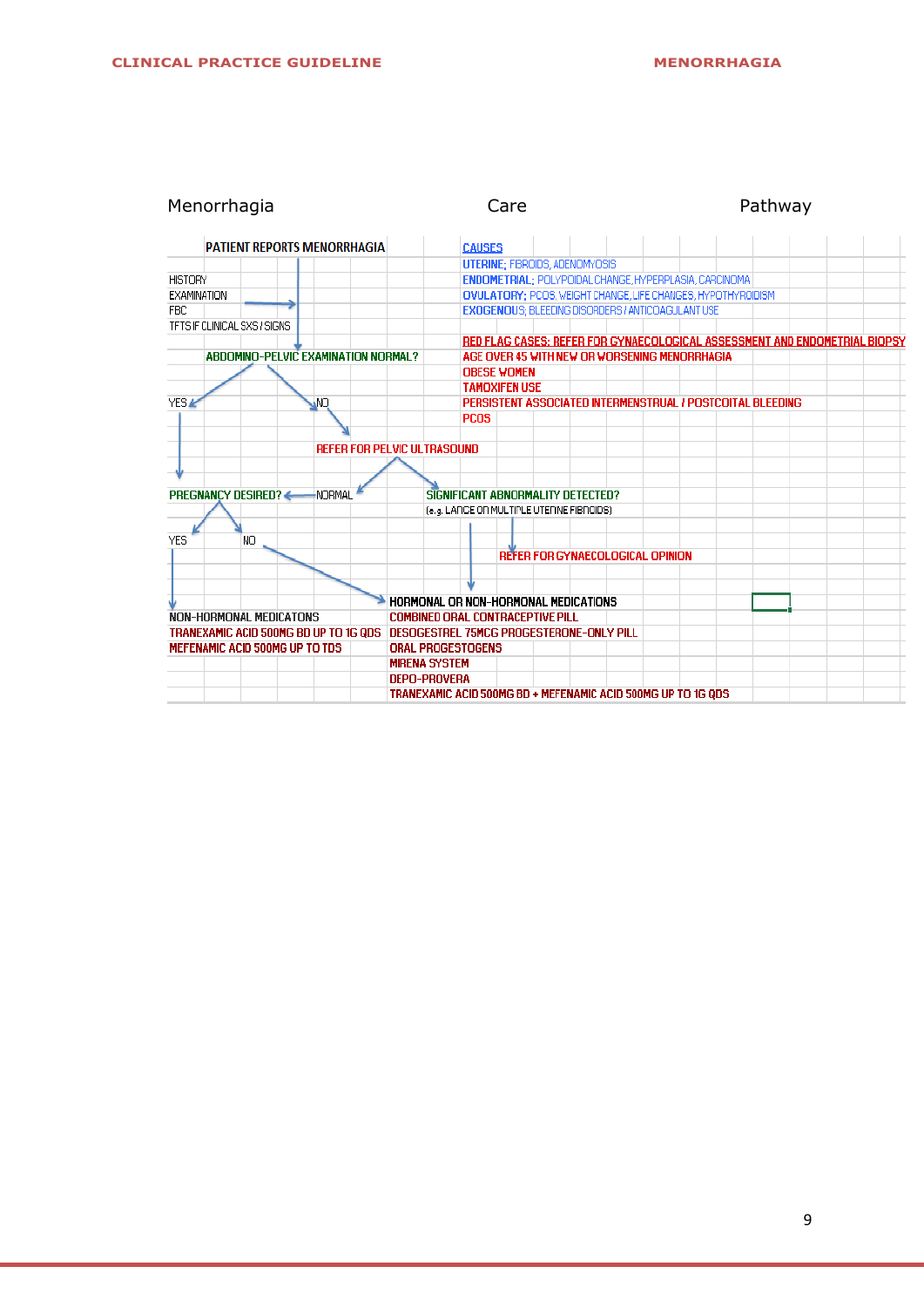#### **6.1.3 Investigation of Menorrhagia**

#### **6.1.4 Laboratory Tests**

All patients presenting with menorrhagia should have a full blood count taken to exclude significant anaemia, classified as haemoglobin of less than 10g/dL. The platelet level should be assessed, as conditions such as ITP causing thrombocytopenia are a known, if rare, cause of menorrhagia. For patients in whom heavy menstrual bleeding has been present since menarche and/or the family history is suggestive of a bleeding disorder, a coagulation profile should be performed. Investigations for specific bleeding disorders are indicated only if the coagulation profile is abnormal. The likelihood of finding a coagulopathy such as Von Willebrands Disease is greatest in patients with severe anaemia (<10g/dL) and low ferritin levels. (Dilley A et al 2001, Weiss J A, 2012).

There is no evidence to support routine ferritin testing or female hormone testing on patients presenting with heavy menstrual bleeding. Hormone profile testing, including follicle stimulating hormone (FSH), luteinising hormone (LH) progesterone level at any stage of the cycle should not be carried out as part of the routine investigation of the patient with menorrhagia, as they are unhelpful in determining causation. Thyroid function testing should be performed only where history or clinical examination are suggestive of thyroid disease.

#### **Ultrasound**

Ultrasound evaluation is indicated in the event of abnormal findings in the primary care setting, and is the imaging modality of first choice. Transabdominal and transvaginal ultrasound are both appropriate imaging modalities, though transvaginal ultrasound usually gives more detailed information. Imaging of the pelvis should be performed if the uterus is palpable abdominally, if bimanual examination reveals a pelvic mass and/or if initial pharmacological management fails. Onward referral to a gynaecologist should be arranged in the event of significant abnormality on ultrasound. The finding of intramural uterine fibroids less than 3cm diameter does not constitute a significant ultrasound abnormality, and, unless multiple fibroids are present, is not an indication for gynaecological referral. The finding of submucosal fibroids on ultrasound indicates that Mirena insertion is not likely to be an effective management strategy, with a high risk of expulsion; however, other hormonal and non-hormonal treatments are appropriate.

Endometrial thickness varies substantially throughout the menstrual cycle and normal endometrial thickness ranges from 4mm in the follicular phase up to 16mm in the late luteal phase. Although often difficult from a practical perspective, endometrial thickness is ideally measured in the follicular phase, when a finding of an endometrial thickness over 10mm is suggestive of pathology. It is also useful to time ultrasound assessment if further scans are planned for comparative purposes. The finding of an endometrial thickness endometrium greater than 15mm is associated with a higher chance of endometrial pathology (Ozdemir S1 et al, 2010), as is the finding of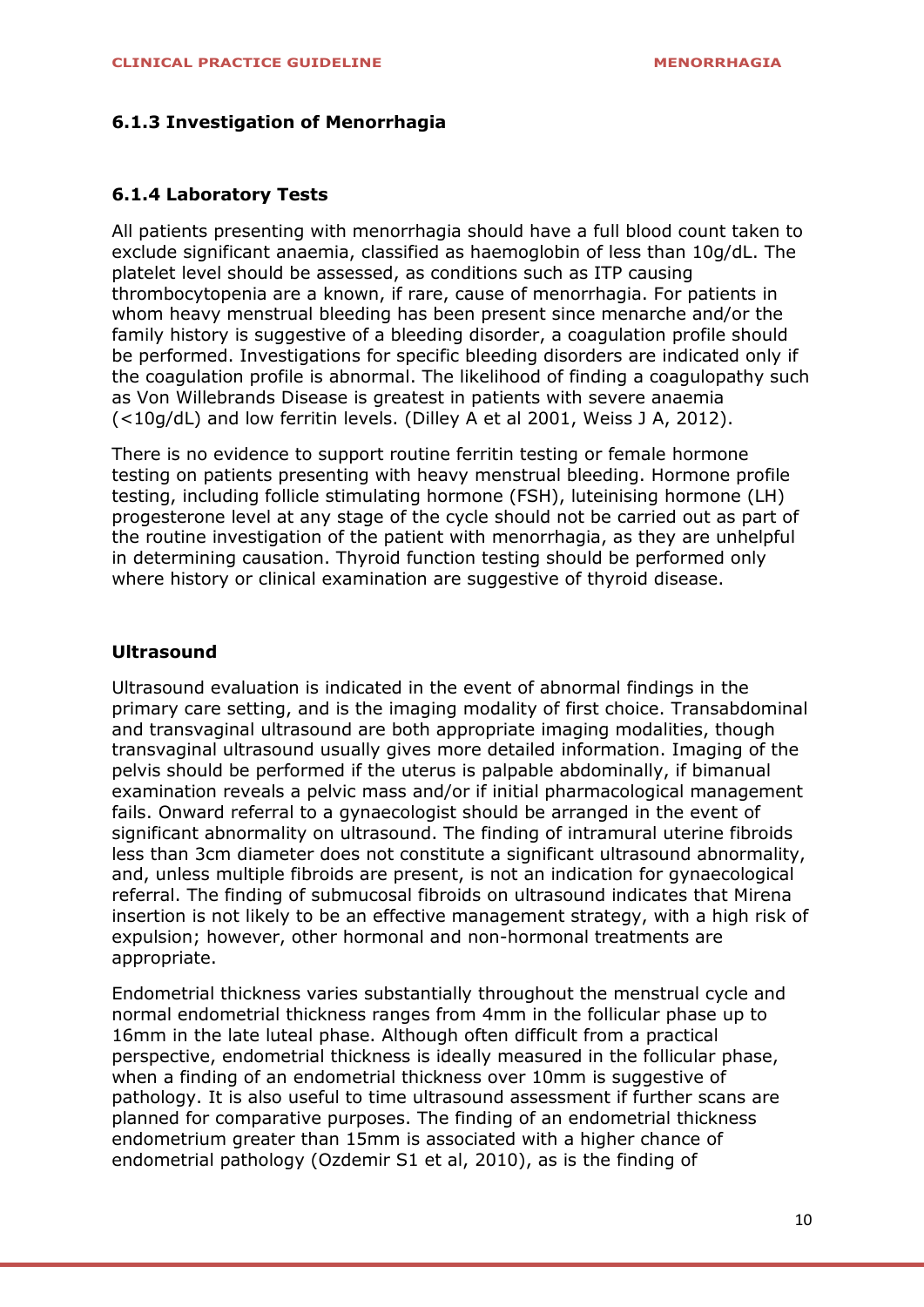inhomogeneous echoes and vascular flow within the endometrium. These findings should prompt further evaluation.

#### **Endometrial biopsy**

An endometrial biopsy should be performed in all women aged 45 years or older with new-onset or worsening menorrhagia to exclude endometrial carcinoma or hyperplasia. Endometrial biopsy should be performed in women under 45 years who have menorrhagia associated with obesity or PCOS (chronically increased oestrogen exposure) in whom the risk of endometrial cancer is increased. Endometrial biopsy is also indicated in the context of failed medical management and in women at high risk of endometrial cancer (eg family history, tamoxifen use, Lynch syndrome). Various endometrial sampling devices are currently used in gynaecological practice; a meta-analysis involving just under 8000 patients published in 2000 showed Pipelle® to be superior to existing devices at that time. (Weiss J A, 2012). A recent study performed in an outpatient hysteroscopy clinic setting showed Endosampler® to be superior to Endocurette® in terms of ease of sample retrieval, but associated with a slightly higher pain score. (Khalid AS et al, 2014).

#### **Hysteroscopy**

Hysteroscopy is appropriate when there is regular unscheduled vaginal bleeding (intermenstrual or post-coital bleeding), when ultrasound suggests an endometrial polyp, or when endometrial carcinoma is suspected on ultrasound assessment. It is not a mandatory investigation in all women presenting with menorrhagia, as the likelihood of endometrial pathology is very low in younger women. Patient age, symptom severity, associated symptoms and clinical risk factors should drive the intensity of investigation.

Increasingly, the traditional investigation of hysteroscopy with dilation and curettage (D&C) is being replaced by ambulatory (outpatient) hysteroscopy with endometrial biopsy. This provides significant benefits for patients in terms of convenience and avoidance of general anaesthesia with its associated risks. High patient satisfaction and acceptability rates are reported, and significant cost savings can be made when hospitals invest in this approach to the investigation and management of abnormal uterine bleeding. The "one-stop shop" pathway, combining diagnostic procedures of ultrasound, hysteroscopy and endometrial biopsy together with LNG-IUS insertion and the later option of outpatient endometrial ablation should become the standard of care for the investigation and management of abnormal uterine bleeding in all gynaecology units in the coming decade.

#### **6.2. Education, Counselling and Information Provision**

It is important for clinicians to be aware of their patients' health literacy, which refers to the way in which information is assimilated, decisions made and the likelihood of the patient correctly following the treatment plan. Written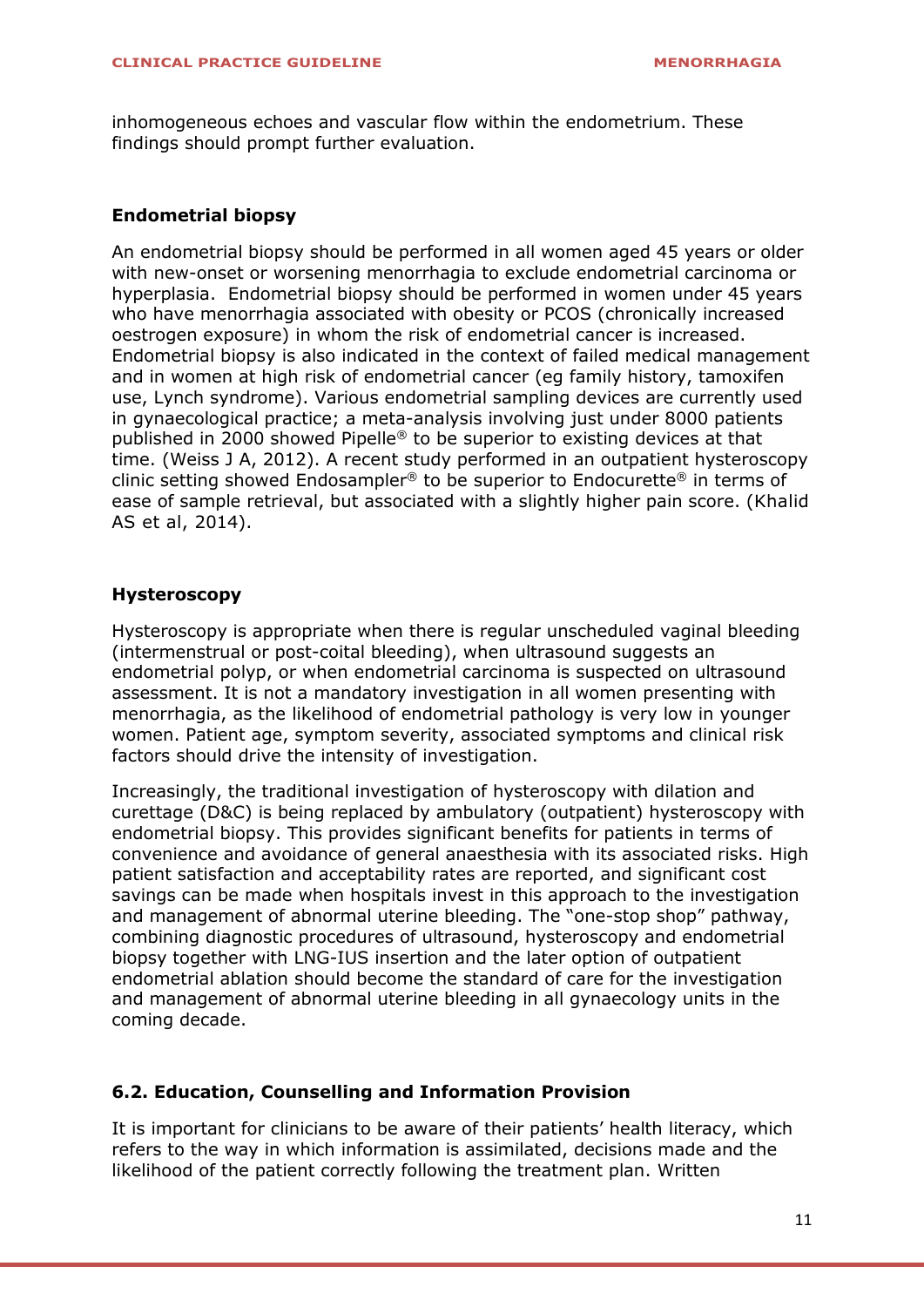information on the causes, investigations, treatment options and potential sideeffects of treatment should be available to patients presenting with menorrhagia Adequate time should be allowed to review information, discuss treatment options and answer questions. The avoidance of medical jargon, use of simple illustrations and confirming that patients understand how to use the prescribed treatment increases the likelihood of treatment success. Appendix 1 provides a sample information leaflet on management options for menorrhagia in both primary care and hospital-based settings and lists side-effects associated with the various treatments for menorrhagia.

#### **6.3 Management of Menorrhagia**

#### **6.3.1 Pharmacological agents**

Pharmacological treatment should be commenced when there is no reason to supect significant pathology following history and clinical examination (together with ultrasound findings, if indicated). Pharmacological treatments are appropriate for most causes of menorrhaiga Ultrasound findings of uterine fibroids should not preclude medical treatment and do not indicate immediate referral for assessment by a gynaecologist.

#### **Non-hormonal agents**

#### **6.3.1.1 Non-steroidal anti-inflammatory drugs (NSAIDS)**

NSAIDs have been shown to reduce menstrual blood loss (MBL) by 20- 45% (O'Connor H et al, 1996). A Cochrane review on the use of NSAIDS for menorrhagia found that they reduce heavy menstrual bleeding compared to placebo but are less effective than tranexamic acid. (Lethaby A et al, 2007).

Mefenamic acid (500mg up to tds) is the most commonly-used NSAID for menorrhagia but other NSAIDs such as ibuprofen or naproxen may also be used. The usual NSAID contra-indications apply these agents. A combination of NSAIDS and tranexamic acid gives enhanced reduction in MBL; this combination is especially useful where dysmenorrhoea co-exists with menorrhagia. Women with menorrhagia who also experience dysmenorrhea prior to menstruation are advised to commence NSAIDs on the day of onset of premenstrual pain.

#### **6.3.1.2 Tranexamic acid**

An antifibrinolytic agent, this medication inhibits dissolution of the naturallyoccuring microthrombi in small endometrial vessels during menstruation. It has been shown to reduce MBL by around 50% (O'Connor H et al, 1996). It is highly acceptable to patients, having a low side-effect profile, but is contraindicated in patients with a personal history or strong family history of thrombosis due to its thrombogenic nature.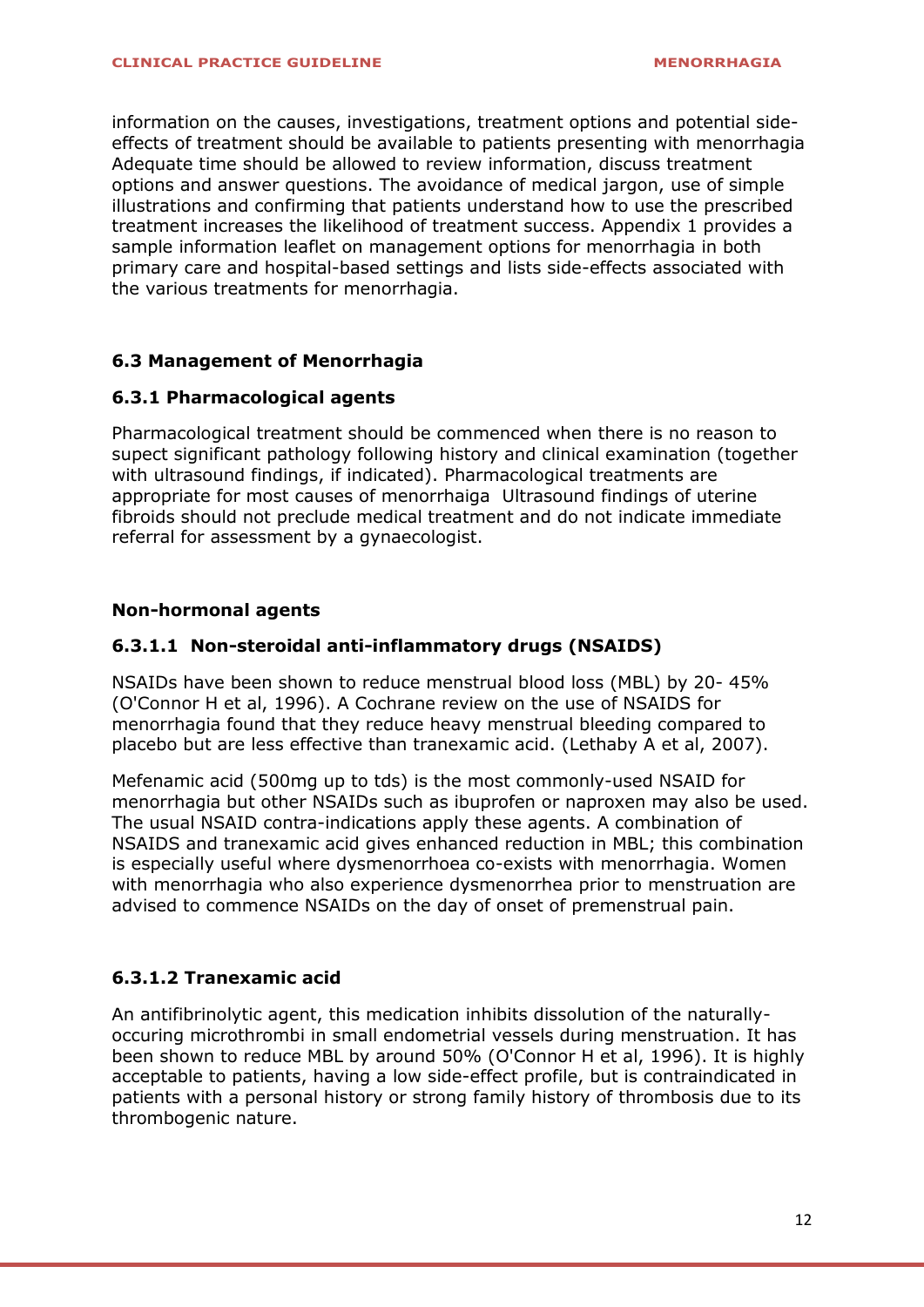The use of NSAIDs alone or in combination with tranexamic acid may be continued for as long as it is beneficial to the patient. They can also be used whilst the patient awaits further investigation and definitive management in a hospital setting. If there is no discernible improvement in symptoms within 3-6 menstrual cycles, a trial of another agent is recommended.

#### **Hormonal agents**

#### **6.3.1.3 Levonorgestrel-releasing intrauterine system (LNG-IUS)**

The sustained-release progestogen intrauterine system should be considered when long-term (at least 12 months) use is anticipated. The LNG-IUS reduces MBL by 74 to 97 per cent after one year of use and is appropriate for use in women with bleeding disorders (Demers C et al, 2006). Patients should be advised that they may have erratic bleeding, particularly in the first few months following insertion and possibly lasting longer than this. They should therefore be advised to persevere if symptoms are tolerable for at least 6 cycles to see the benefits of the treatment. The LNG-IUS device currently licenced for use in patients with menorrhagia in Ireland, releases 20mcg of levonorgestrel daily, and has a duration of effect of 5 years.

#### **6.3.1.4 Combined oral contraceptives (COCs)**

COCs containing 30 to 35 mcg ethinyl estradiol regulate bleeding patterns in significantly more women than placebo and result in reduction in MBL of up to 43%. (Dijkhuizen FP et al, 2000). Although less effective at reducing blood flow than the LNG-IUS in patients with heavy menstrual bleeding (Endrikat J et al, 2009), COCs are easily-administered, and preparations may be changed in the event of side-effects. When withdrawal bleeds are unacceptably heavy, running pill packets back-to back for 3-6 months is advisable. Absolute and relative contra-indications to oral contraceptive use as per the UKMEC (UK Medical Eligiibilty Criteria) .

#### **6.3.1.5 Norethisterone**

This progestogen is administered at a dose of up to 15 mg daily from days 5 to 26 of the menstrual cycle in women with menorrhagia, resulting in inhibition of ovulation and endometrial atrophy. Lower doses than this may however be effective. Oral progestogens given during the luteal phase only are not effective in the treatment of menorrhagia. (Lethaby A, 2008). More prolonged and profound menstrual bleeds, (common during anovulatory cycles at the extremes of reproductive life) may necessitate a more prolonged course of norethisterone at a higher dose. In these cases it is often necessary to prescribe 10-20mg norethisterone twice daily for 10 to 14 days. Patients should be told to expect a withdrawal bleed on ceasing oral progesterone, which should not be recommenced unless the withdrawal bleed is unacceptably heavy.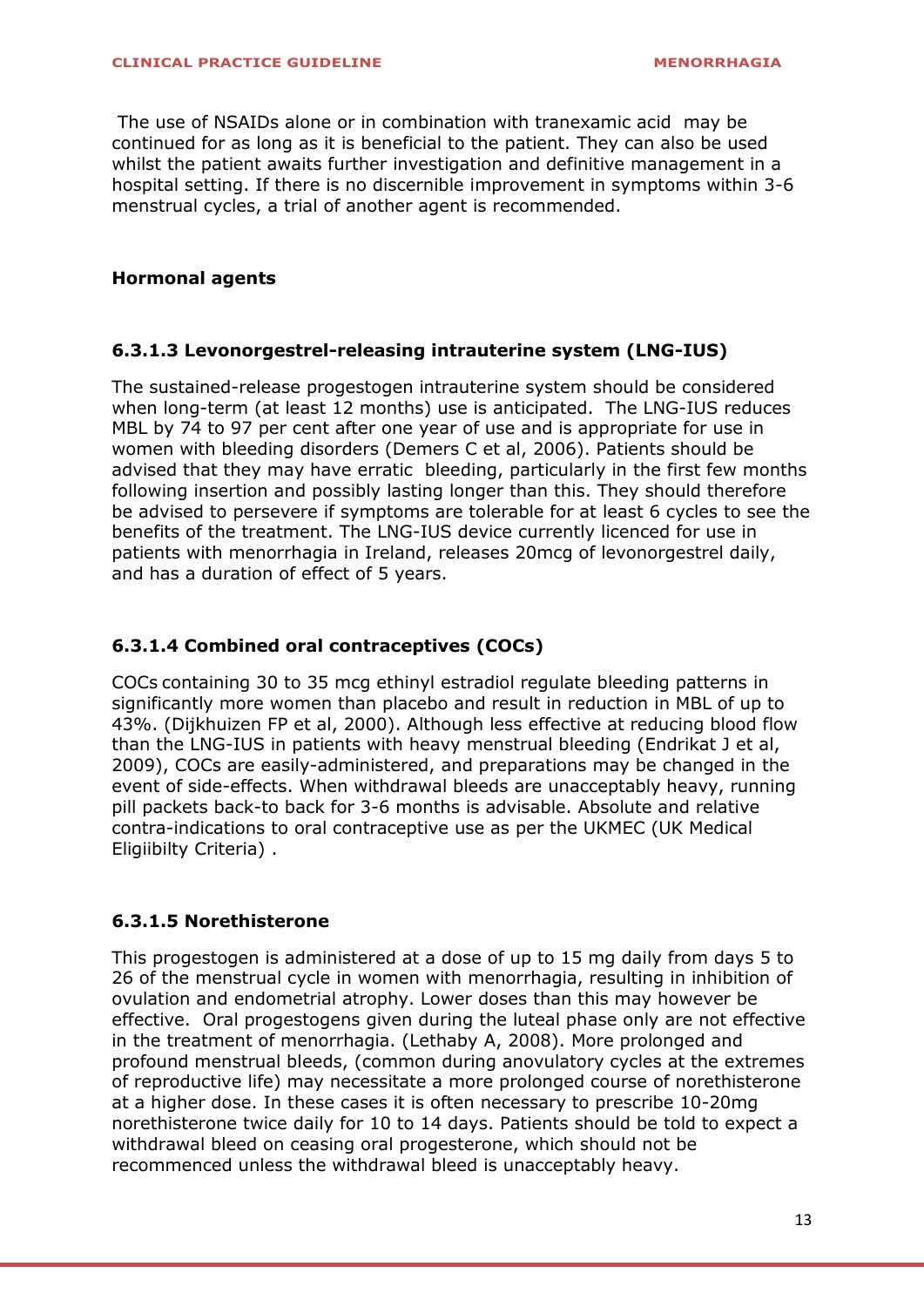#### **6.3.1.6 Injectable long-acting progestogens**

Initially developed as a contraceptive, depo-medroxyprogesterone acetate(DMPA) administered as a 150mg intramuscular injection every three months, is an effective treatment for menorrhagia, due to its inhibition of ovulation and direct atrophic effect on endometrium. Contraindications to its use include severe hepatic disease, as well as suspected or known breast or genital tract cancer. Although there has been concern regarding the effect of DMPA on bone mineral density, there is no good quality evidence showing that fracture risk is increased and the bone mineral density returns to baseline within 6 months of discontinuation. Use beyond two years is not contra-indicated (Farquhar C et al, 2009). Close attention should be paid to bone density when DMPA is used in women approaching menopause whose risk of decreased bone density in early menopause is higher; bone densitometry should be performed in these patients.

#### **6.3.1.7 Gonadotrophin-releasing hormone agonists (GnRH)**

GnRH agonists are not routinely used in the management of menorrhagia, however may be considered when other treatment options are not desired by the patient, or are contraindicated. GnRH agonists are more commonly used to provide pre-operative reduction in fibroid or uterine volume prior to myomectomy or hysterectomy, and are prescribed only as part of hospital based management. Add-back estrogen treatment may be considered if menopausal symptoms are troublesome.

#### **6.3.2 Nonhysterectomy surgical treatments for menorrhagia**

Dilation and currettage (D&C) is a diagnostic procedure with limited therapeutic efficacy. It is used to obtain a sample of the endometrium for histological analysis in order to exclude endometrial pathology.

#### **6.3.2.1 Endometrial Ablation**

Endometrial ablation is recommended for use in patients with a normal uterine cavity, including the presence of fibroids up to 3 cm in maximum diameter causing distortion of the uterine cavity. This treatment option is suitable only if the patient has no desire for future fertility. Reliable or permanent contraception should be advised and documented as serious pregnancy-related complications such as placenta accreta and cervical ectopic pregnancy are commoner when pregnancy occurs after endometrial ablation. Women should be offered a second- or third generation endometrial ablation technique (Kroft J et al, 2013).

The two most widely-used endometrial ablation techniques in Ireland are impedence-controlled bipolar radiofrequency ablation and thermal balloon endometrial ablation. Second- and third- generation procedures are safer, technically easier to perform and can be performed under local anaesthesia in an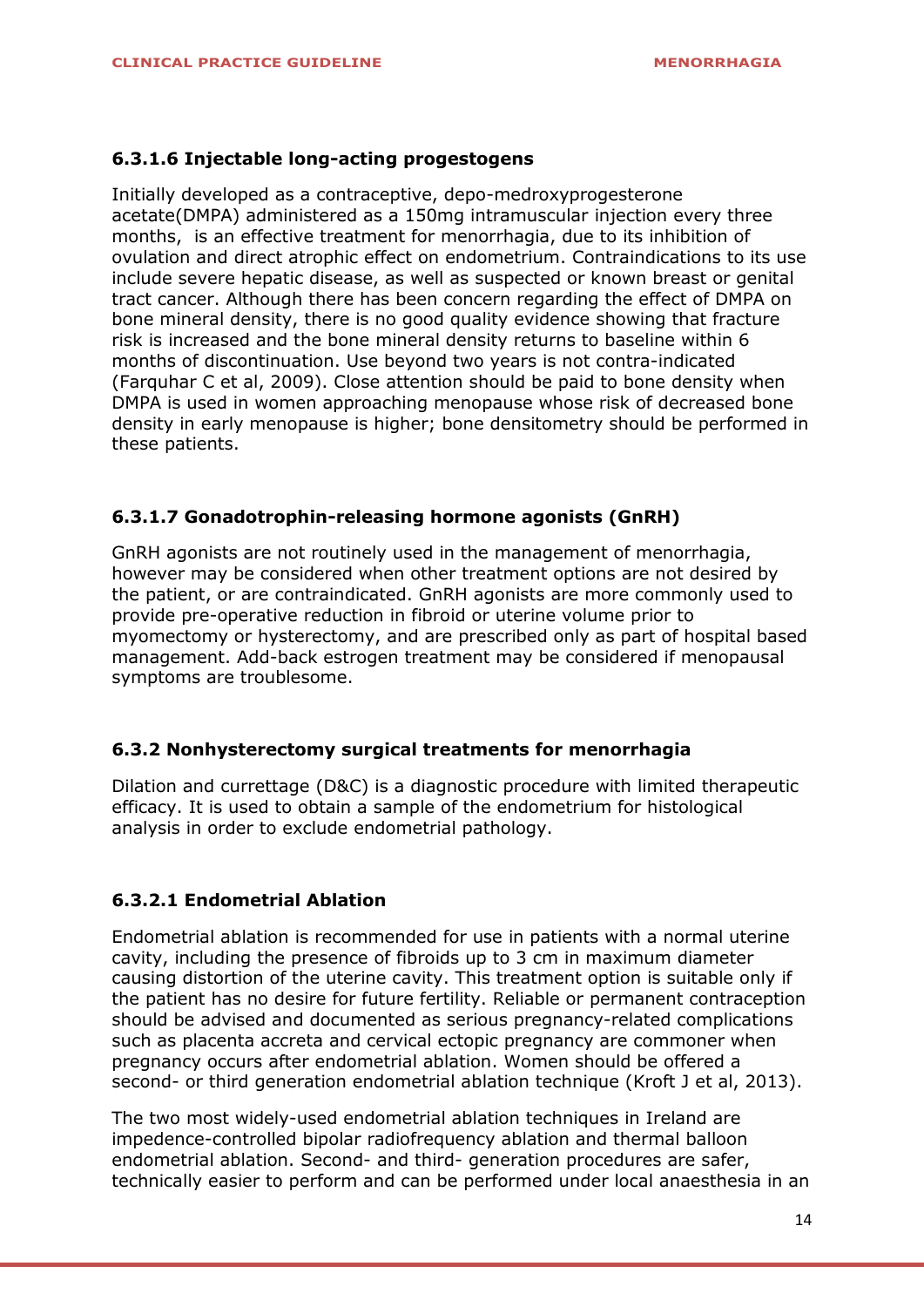ambulatory setting compared with the now rarely-performed first generation techniques of rollerball ablation and transcervical resection of the endometrium (TCRE). Manufacturer's guidelines must be strictly adhered to when considering and performing endometrial ablation procedures.

#### **6.3.2.2 Myomectomy**

This surgical treatment involves enucleation of a single or multiple fibroids from the uterus with subsequent closure of myometrium. It is generally performed via laparotomy but a laparoscopic approach may also be taken. Pre-operative ultrasound or MRI are recommended to evaluate the number, size and location of fibroids. Myomectomy is asssociated with significantly greater blood loss and risk of blood transfusion than hysterectomy and as a result is usually reserved for women who are planning a future pregnancy. Hysterectomy is recommended in women with uterine fibroids who have no desire for future pregnancy or in whom other management strategies for fibroids have been unsuccessful.

Hysteroscopic myomectomy is performed in patients with submucosal fibroids where more than 50% of the fibroid projects into the uterine cavity. Patients should be advised that hysteroscopic myomectomy may require more than one procedure for complete removal, depending on the size and location of the fibroid. Consideration should be given to GnRH agonist use for 3-4 months prior to myomectomy to decrease fibroid size and vascularity. Ulipristal acetate, a selective progesterone receptor modulator (SPRM), has recently been licenced for pre-operative fibroid shrinkage (Donnez J et al, 2012).

#### **6.3.2.3 Uterine artery embolisation (UAE)**

This radiological procedure involves occlusion of the uterine arteries using polyvinyl alcohol (PVA) particles via a femoral artery guided catheter. UAE is recommended for patients with fibroid-related heavy menstrual bleeding who wish to avoid surgery or have contraindications to general anaesthesia. Prior to UAE, the uterus should be imaged to determine the number, size, location and vascularity of the fibroids and assess feasibility of embolisation. MRI with gadolinium is superior to ultrasound imaging in providing this information (Rajan DK1 et al, 2011).

#### **6.3.2.4 Hysterectomy**

Hysterectomy is the definitive treatment for menorrhagia. It should be considered in patients where other treatment options have failed, been declined, or are unsuitable, where there is a wish for complete amenorrhoea and the patient is sure that her family is complete. When hysterectomy is being considered, there should be a discussion around surgical route, complications of surgery, and any specific patient risk factors. Although patient satisfaction is high following hysterectomy, the potential impact of hysterectomy on bladder function and the potential psychological and psychosexual sequelae of this surgery should be explained. Regret at the loss of fertility is not uncommonly reported following hysterectomy and is higher in patients who have had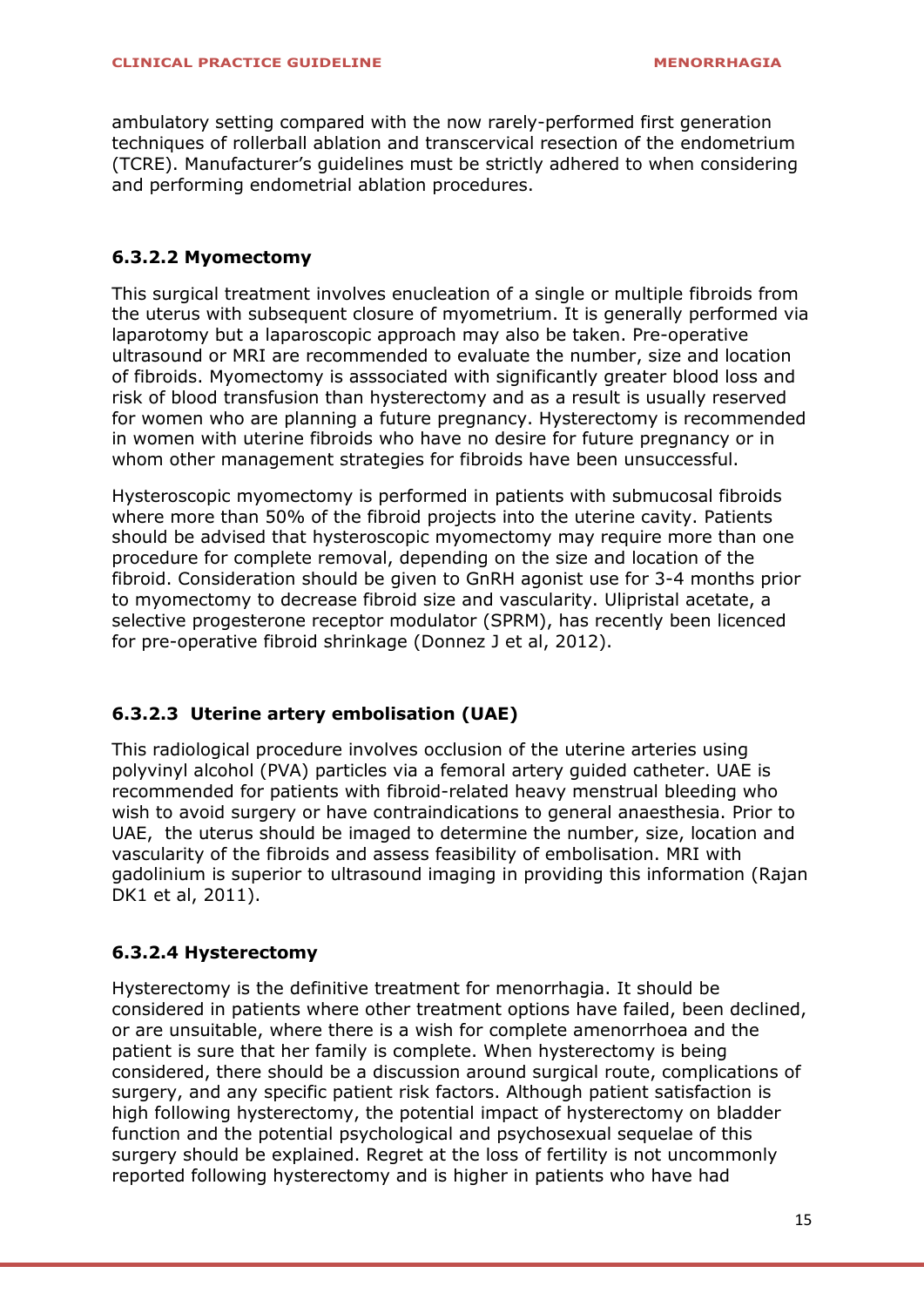oophorectomy at the time of surgery. (Farquhar C et al, 2006). Patients should be provided with or directed towards comprehensive information on hysterectomy with or without oophorectomy or salpingectomy prior to planned surgery, be given adequate time to formulate questions and have any questions answered prior to consenting to surgery. The decision to perform oophorectomy at the time of hysterectomy in the presence of normal ovaries should take into account patient choice, age, family history and intra-operative findings. Routine removal of healthy ovaries at the time of hysterectomy should not be undertaken without prior consent. In patients with a strong family history of breast or ovarian cancer, oophorectomy may be advisable; alternatively referral for genetic counselling pre-operatively may be considered. Patients contemplating oophorectomy should be counselled about the impact of menopausal symptoms and the potential need for hormone replacement therapy. The patient should be counselled about the possibilty of early menopause even with retention of both ovaries at the time of hysterectomy, and the potential effects of this.

## **7. Hospital Equipment and Facilities**

- 1. Outpatient endometrial sampling should be available to patients attending the gynaecology clinic.
- 2. Pelvic ultrasound performed by adequately trained staff using fit for purpose machines should be available for those in whom it is clinically indicated.
- 3. Outpatient (ambulatory) hysteroscopy has been shown to be safe, effective, efficient and acceptable to patients. It is also more cost-effective than inpatient procedures and ideally this option should be available in all gynaecological units.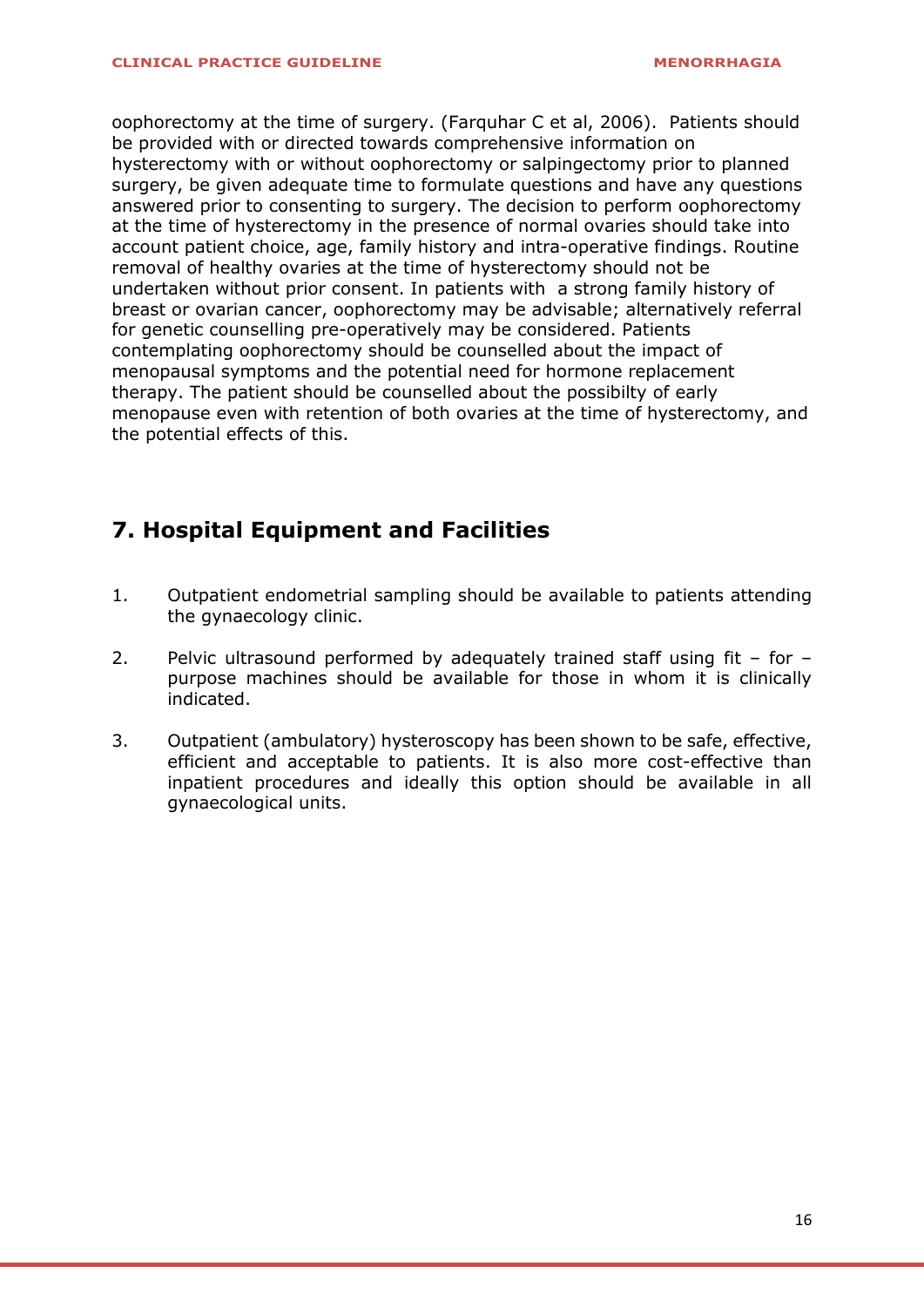### <span id="page-16-0"></span>**8. References**

Aberdeen Endometrial Ablation Trials Group. (1999) '[A randomised trial of](http://www.uptodate.com/contents/chronic-menorrhagia-or-anovulatory-uterine-bleeding/abstract/69)  [endometrial ablation versus hysterectomy for the treatment of dysfunctional](http://www.uptodate.com/contents/chronic-menorrhagia-or-anovulatory-uterine-bleeding/abstract/69)  [uterine bleeding: outcome at four years](http://www.uptodate.com/contents/chronic-menorrhagia-or-anovulatory-uterine-bleeding/abstract/69)', *British Journal of Obstetrics and [Gynaecology](http://www.uptodate.com/contents/chronic-menorrhagia-or-anovulatory-uterine-bleeding/abstract/69)*, 106:360.

[ACOG Practice Bulletin No. 110 \(2010\)](http://www.uptodate.com/contents/chronic-menorrhagia-or-anovulatory-uterine-bleeding/abstract/34) 'Noncontraceptive uses of hormonal contraceptives', *[Obstetrics & Gynecology](http://www.uptodate.com/contents/chronic-menorrhagia-or-anovulatory-uterine-bleeding/abstract/34)*, 115:206.

[Ballard L, Lyon DS, Jones JL. \(2000\)](http://www.uptodate.com/contents/chronic-menorrhagia-or-anovulatory-uterine-bleeding/abstract/74) 'Inpatients with menometrorrhagia: [etiologies, treatments, and outcomes](http://www.uptodate.com/contents/chronic-menorrhagia-or-anovulatory-uterine-bleeding/abstract/74)', *Southern Medical Journal*, 93:571.

[Beaumont H, Augood C, Duckitt K, Lethaby A. \(2007\)](http://www.uptodate.com/contents/chronic-menorrhagia-or-anovulatory-uterine-bleeding/abstract/63) 'Danazol for heavy menstrual bleeding', *[Cochrane Database Systematic Review](http://www.uptodate.com/contents/chronic-menorrhagia-or-anovulatory-uterine-bleeding/abstract/63)*: CD001017.

Bonnar J, Sheppard BL. (1996) '[Treatment of menorrhagia during menstruation:](http://www.uptodate.com/contents/chronic-menorrhagia-or-anovulatory-uterine-bleeding/abstract/51)  [randomised controlled trial of ethamsylate, mefenamic acid, and tranexamic](http://www.uptodate.com/contents/chronic-menorrhagia-or-anovulatory-uterine-bleeding/abstract/51)  acid', *[British Medical Journal](http://www.uptodate.com/contents/chronic-menorrhagia-or-anovulatory-uterine-bleeding/abstract/51)*, 313:579.

Bradlow J, Coulter A, Brooks P (1992) 'Patterns of referral', *Oxford Health Services Research Unit*.

Carlson KJ, Schiff I. (1996) '[Alternatives to hysterectomy for menorrhagia](http://www.uptodate.com/contents/chronic-menorrhagia-or-anovulatory-uterine-bleeding/abstract/64)', *The [New England Journal of Medicine](http://www.uptodate.com/contents/chronic-menorrhagia-or-anovulatory-uterine-bleeding/abstract/64)*, 335:198.

Chuong CJ, Brenner PF. (1996) '[Management of abnormal uterine bleeding](http://www.uptodate.com/contents/chronic-menorrhagia-or-anovulatory-uterine-bleeding/abstract/18)', *[American Journal of Obstetrics and Gynecology](http://www.uptodate.com/contents/chronic-menorrhagia-or-anovulatory-uterine-bleeding/abstract/18)*, 175:787.

[Cole SK, Billewicz WZ, Thomson AM. \(1971\)](http://www.uptodate.com/contents/chronic-menorrhagia-or-anovulatory-uterine-bleeding/abstract/1) 'Sources of variation in menstrual blood loss', *[The Journal of Obstetrics and Gynaecology of the British](http://www.uptodate.com/contents/chronic-menorrhagia-or-anovulatory-uterine-bleeding/abstract/1)  [Commonwealth](http://www.uptodate.com/contents/chronic-menorrhagia-or-anovulatory-uterine-bleeding/abstract/1)*, 78:933.

College of Obstetricians and Gynecologists. Committee Opinion No. 601. (2014) 'Tamoxifen and uterine cancer', *Obstetrics & Gynecology*, 123:1394–7.

[Committee on Practice Bulletins](http://www.uptodate.com/contents/chronic-menorrhagia-or-anovulatory-uterine-bleeding/abstract/17)—Gynecology. (2012) 'Practice bulletin no. 128: [diagnosis of abnormal uterine bleeding in reproductive-aged women](http://www.uptodate.com/contents/chronic-menorrhagia-or-anovulatory-uterine-bleeding/abstract/17)', *Obstetrics [& Gynecology](http://www.uptodate.com/contents/chronic-menorrhagia-or-anovulatory-uterine-bleeding/abstract/17)*, 120:197.

[Cooper KG, Jack SA, Parkin DE, Grant AM. \(2001\)](http://www.uptodate.com/contents/chronic-menorrhagia-or-anovulatory-uterine-bleeding/abstract/68) 'Five-year follow up of women [randomised to medical management or transcervical resection of the](http://www.uptodate.com/contents/chronic-menorrhagia-or-anovulatory-uterine-bleeding/abstract/68)  [endometrium for heavy menstrual loss: clinical and quality of life outcomes](http://www.uptodate.com/contents/chronic-menorrhagia-or-anovulatory-uterine-bleeding/abstract/68)', *[British Journal of Obstetrics and Gynaecology](http://www.uptodate.com/contents/chronic-menorrhagia-or-anovulatory-uterine-bleeding/abstract/68)*, 108:1222.

[Côté I, Jacobs P, Cumming DC. \(2003\)](http://www.uptodate.com/contents/chronic-menorrhagia-or-anovulatory-uterine-bleeding/abstract/4) 'Use of health services associated with [increased menstrual loss in the United States](http://www.uptodate.com/contents/chronic-menorrhagia-or-anovulatory-uterine-bleeding/abstract/4)', *American Journal of Obstetrics [and Gynecology](http://www.uptodate.com/contents/chronic-menorrhagia-or-anovulatory-uterine-bleeding/abstract/4)*, 188:343.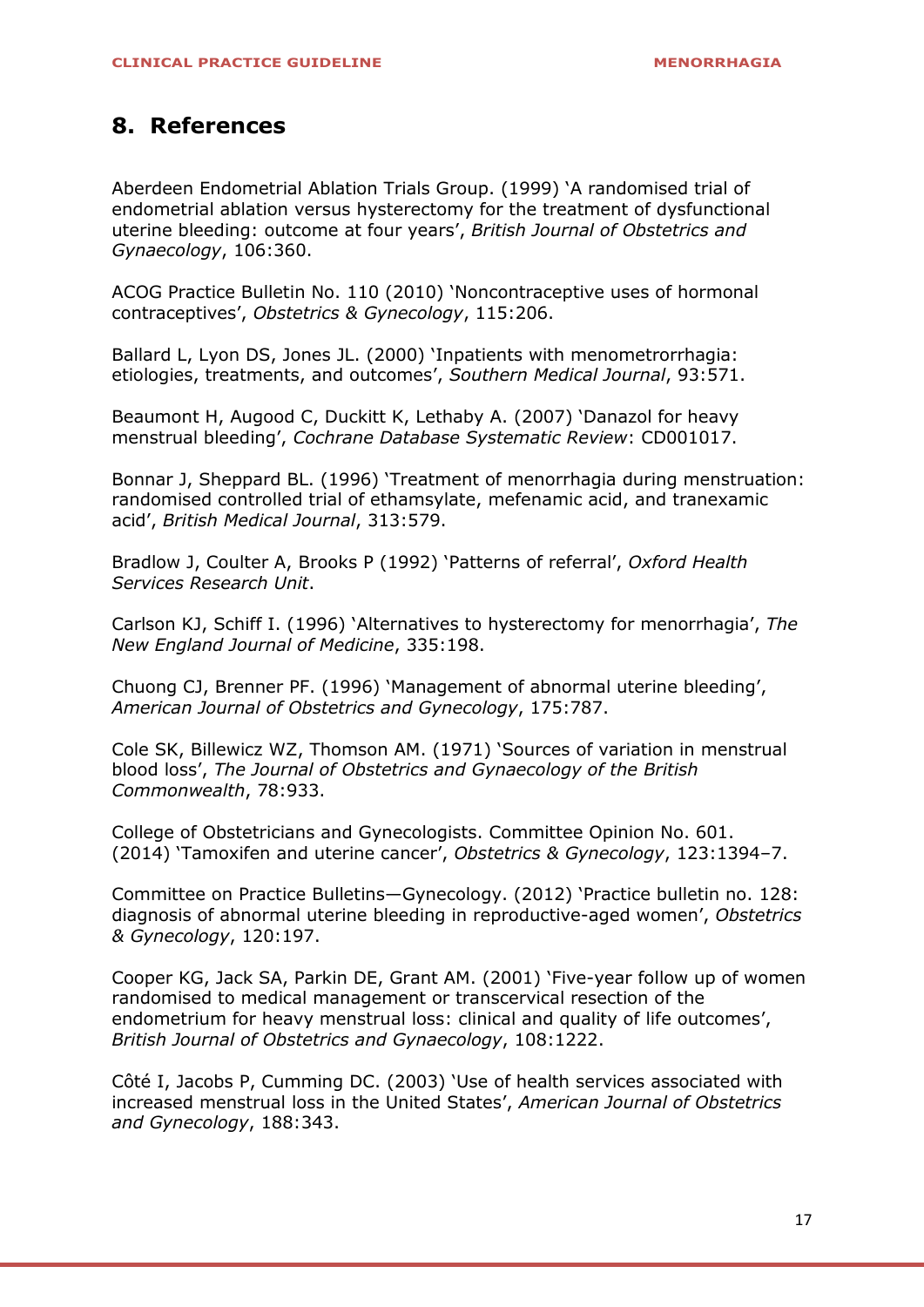Coulter A, Bradlow J, Agass M, Martin-Bates C, Tulloch A. (1991) 'Outcomes of referrals to gynaecology outpatient clinics for menstrual problems: an audit of general practice records', *British Journal of Obstetrics and Gynaecology*, 98:789- 96.

[Davis A, Godwin A, Lippman J, et al. \(2000\)](http://www.uptodate.com/contents/chronic-menorrhagia-or-anovulatory-uterine-bleeding/abstract/26) 'Triphasic norgestimate-ethinyl [estradiol for treating dysfunctional uterine bleeding](http://www.uptodate.com/contents/chronic-menorrhagia-or-anovulatory-uterine-bleeding/abstract/26)', *Obstetrics & Gynecology*, [96:913.](http://www.uptodate.com/contents/chronic-menorrhagia-or-anovulatory-uterine-bleeding/abstract/26) 

[Demers C, Derzko C, David M, et al. \(2006\)](http://www.uptodate.com/contents/chronic-menorrhagia-or-anovulatory-uterine-bleeding/abstract/22) 'Gynaecological and obstetric [management of women with inherited bleeding disorders](http://www.uptodate.com/contents/chronic-menorrhagia-or-anovulatory-uterine-bleeding/abstract/22)', *International Journal [of Gynecology & Obstetrics](http://www.uptodate.com/contents/chronic-menorrhagia-or-anovulatory-uterine-bleeding/abstract/22)*, 95:75.

[Dilley A, Drews C, Miller C, et al. \(2001\)](http://www.uptodate.com/contents/chronic-menorrhagia-or-anovulatory-uterine-bleeding/abstract/9) 'Von Willebrand disease and other [inherited bleeding disorders in women with diagnosed menorrhagia](http://www.uptodate.com/contents/chronic-menorrhagia-or-anovulatory-uterine-bleeding/abstract/9)', *Obstetrics [& Gynecology](http://www.uptodate.com/contents/chronic-menorrhagia-or-anovulatory-uterine-bleeding/abstract/9)*, 97:630.

Dijkhuizen FP, Mol BW, Brölmann HA, Heintz AP (2000) 'The accuracy of endometrial sampling in the diagnosis of patients with endometrial carcinoma and hyperplasia', *Cancer* 89, 8, 1765–1772.

[Doherty L, Harper A, Russell M. \(1995\)](http://www.uptodate.com/contents/chronic-menorrhagia-or-anovulatory-uterine-bleeding/abstract/19) 'Menorrhagia management options', *[Ulster Medical Journal](http://www.uptodate.com/contents/chronic-menorrhagia-or-anovulatory-uterine-bleeding/abstract/19)*, 64:64.

Donnez J, Tomaszewski J, Vazquez F et al. (2012) 'Ulipristal acetate versus leuprorelin acetate for uterine fibroids', *New England Journal of Medicine*, 366:421-32 and Supplementary Appendix.

Duckitt K, Shaw RW. (1998) '[Is medical management of menorrhagia obsolete?](http://www.uptodate.com/contents/chronic-menorrhagia-or-anovulatory-uterine-bleeding/abstract/20)', *[British Journal of Obstetrics & Gynaecology](http://www.uptodate.com/contents/chronic-menorrhagia-or-anovulatory-uterine-bleeding/abstract/20)*, 105:569.

Endrikat J, Shapiro H, Lukkari-Lax E, et al. (2009) 'A Canadian, multicentre study comparing the efficacy of a levonorgestrel-releasing intrauterine system to an oral contraceptive in women with idiopathic menorrhagia', *Journal of Obstetrics and Gynaecology Canada*, 31:340.

Farquhar C, Brown J. (2009) '[Oral contraceptive pill for heavy menstrual](http://www.uptodate.com/contents/chronic-menorrhagia-or-anovulatory-uterine-bleeding/abstract/31)  bleeding', *[Cochrane Database Systematic Review](http://www.uptodate.com/contents/chronic-menorrhagia-or-anovulatory-uterine-bleeding/abstract/31)*; CD000154.

Farquhar C, Harvey SA, Yu Y, Sadler L, Stewart AW (2006) 'A prospective study of 3 years outcomes after hysterectomy with and without oophorectomy', *American Journal of Obstetrics and Gynecology*, 194:711-7.

[Fender GR, Prentice A, Gorst T, et al. \(1999\)](http://www.uptodate.com/contents/chronic-menorrhagia-or-anovulatory-uterine-bleeding/abstract/21) 'Randomised controlled trial of [educational package on management of menorrhagia in primary care: the Anglia](http://www.uptodate.com/contents/chronic-menorrhagia-or-anovulatory-uterine-bleeding/abstract/21)  [menorrhagia education study](http://www.uptodate.com/contents/chronic-menorrhagia-or-anovulatory-uterine-bleeding/abstract/21)', *British Medical Journal*, 318:1246.

[Fraser IS, McCarron G, Markham R, et al. \(1986\)](http://www.uptodate.com/contents/chronic-menorrhagia-or-anovulatory-uterine-bleeding/abstract/12) 'Measured menstrual blood loss [in women with menorrhagia associated with pelvic disease or coagulation](http://www.uptodate.com/contents/chronic-menorrhagia-or-anovulatory-uterine-bleeding/abstract/12)  disorder', *[Obstetrics & Gynecology](http://www.uptodate.com/contents/chronic-menorrhagia-or-anovulatory-uterine-bleeding/abstract/12)*, 68:630.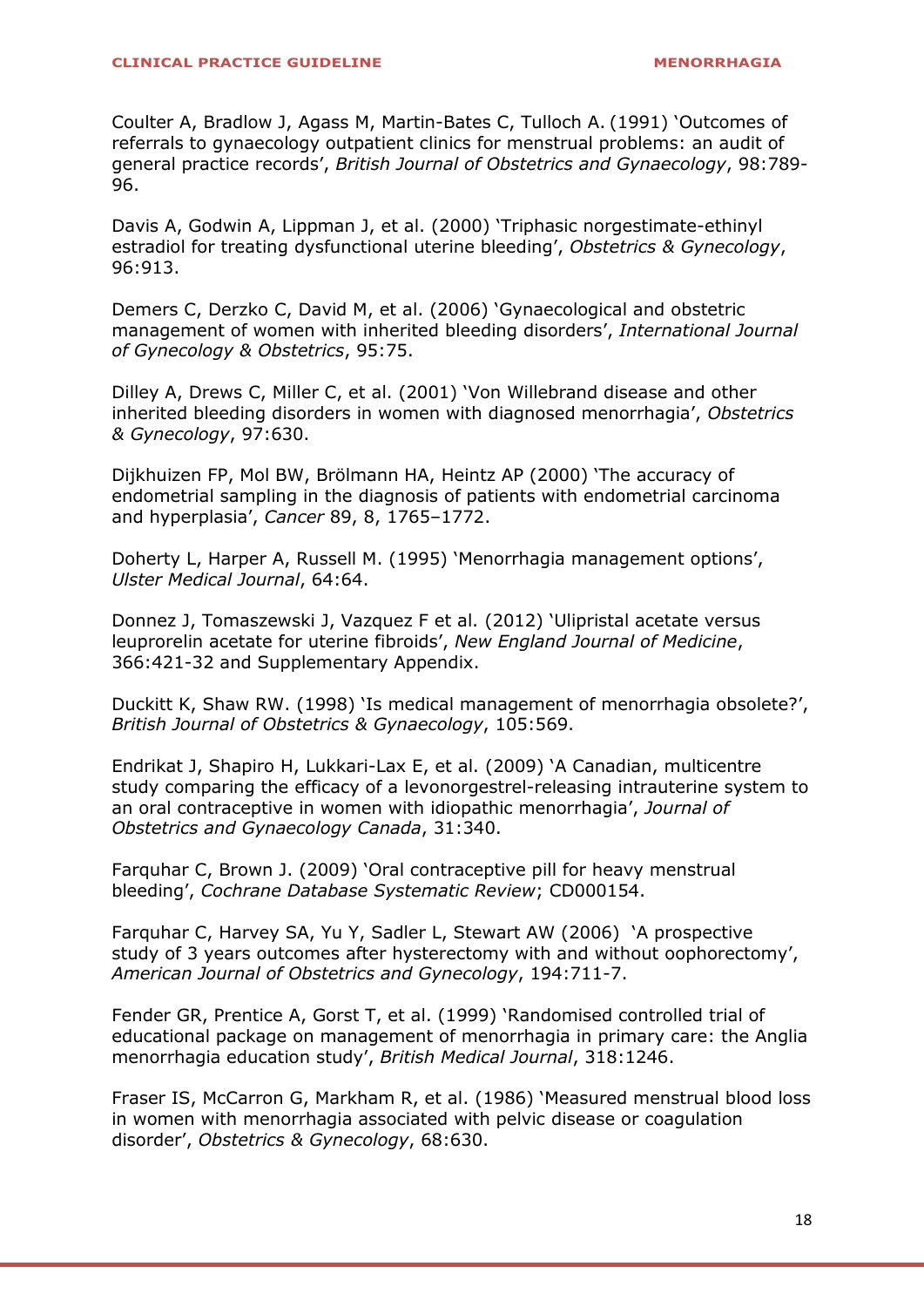[Gupta J, Kai J, Middleton L, et al. \(2013\)](http://www.uptodate.com/contents/chronic-menorrhagia-or-anovulatory-uterine-bleeding/abstract/41) 'Levonorgestrel intrauterine system [versus medical therapy for menorrhagia](http://www.uptodate.com/contents/chronic-menorrhagia-or-anovulatory-uterine-bleeding/abstract/41)', *The New England Journal of Medicine*, [368:128.](http://www.uptodate.com/contents/chronic-menorrhagia-or-anovulatory-uterine-bleeding/abstract/41) 

[Hale GE, Manconi F, Luscombe G, Fraser IS. \(2010\)](http://www.uptodate.com/contents/chronic-menorrhagia-or-anovulatory-uterine-bleeding/abstract/13) 'Quantitative measurements [of menstrual blood loss in ovulatory and anovulatory cycles in middle- and late](http://www.uptodate.com/contents/chronic-menorrhagia-or-anovulatory-uterine-bleeding/abstract/13)[reproductive age and the menopausal transition](http://www.uptodate.com/contents/chronic-menorrhagia-or-anovulatory-uterine-bleeding/abstract/13)', *Obstetrics & Gynecology*, [115:249.](http://www.uptodate.com/contents/chronic-menorrhagia-or-anovulatory-uterine-bleeding/abstract/13) 

Hall P, MacLachlin N, Thorn N, Nudd M W E, Taylor C G, Garrioch D B, 'Control of Menorrhagia by the cyclo-oxygenase inhibitors naproxen sodium and mefanamic acid', *British Journal of Obstetrics and Gynaecology*, 94:66-70.

[Hallberg L, Högdahl AM, Nilsson L, Rybo G. \(1966\)](http://www.uptodate.com/contents/chronic-menorrhagia-or-anovulatory-uterine-bleeding/abstract/2) 'Menstrual blood loss--a [population study. Variation at different ages and attempts to define normality](http://www.uptodate.com/contents/chronic-menorrhagia-or-anovulatory-uterine-bleeding/abstract/2)', *[Acta Obstetricia et Gynecologica Scandinavica](http://www.uptodate.com/contents/chronic-menorrhagia-or-anovulatory-uterine-bleeding/abstract/2)*, 45:320.

Heliövaara-Peippo S, Halmesmäki K, Hurskainen R, et al. (2010) 'The effect of hysterectomy or levonorgestrel-releasing intrauterine system on lower urinary tract symptoms: a 10-year follow-up study of a randomised trial', *British Journal of Obstetrics and Gynaecology*, 117:602.

Hurskainen R, Teperi J, Rissanen P, et al. (2001) 'Quality of life and costeffectiveness of levonorgestrel-releasing intrauterine system versus hysterectomy for treatment of menorrhagia: a randomised trial', *Lancet*, 357:273.

Irvine GA, Cameron IT. (1999) '[Medical management of dysfunctional uterine](http://www.uptodate.com/contents/chronic-menorrhagia-or-anovulatory-uterine-bleeding/abstract/57)  bleeding', *[Baillieres Best Practice & Research Clinical Obstetrics & Gynaecology](http://www.uptodate.com/contents/chronic-menorrhagia-or-anovulatory-uterine-bleeding/abstract/57)*, [13:189.](http://www.uptodate.com/contents/chronic-menorrhagia-or-anovulatory-uterine-bleeding/abstract/57) 

[Irvine GA, Campbell-Brown MB, Lumsden MA, et al. \(1998\)](http://www.uptodate.com/contents/chronic-menorrhagia-or-anovulatory-uterine-bleeding/abstract/43) 'Randomised [comparative trial of the levonorgestrel intrauterine system and norethisterone](http://www.uptodate.com/contents/chronic-menorrhagia-or-anovulatory-uterine-bleeding/abstract/43)  [for treatment of idiopathic menorrhagia](http://www.uptodate.com/contents/chronic-menorrhagia-or-anovulatory-uterine-bleeding/abstract/43)', *British Journal of Obstetrics and [Gynaecology](http://www.uptodate.com/contents/chronic-menorrhagia-or-anovulatory-uterine-bleeding/abstract/43)*, 105:592.

Kaunitz AM ,Ariasb R, McClung M (2008) 'Bone density recovery after depot medroxyprogesterone acetate injectable contraception use', *Contraception* 77, 2, 67–76.

[Kaunitz AM, Meredith S, Inki P, et al. \(2009\)](http://www.uptodate.com/contents/chronic-menorrhagia-or-anovulatory-uterine-bleeding/abstract/80) 'Levonorgestrel-releasing [intrauterine system and endometrial ablation in heavy menstrual bleeding: a](http://www.uptodate.com/contents/chronic-menorrhagia-or-anovulatory-uterine-bleeding/abstract/80)  [systematic review and meta-analysis](http://www.uptodate.com/contents/chronic-menorrhagia-or-anovulatory-uterine-bleeding/abstract/80)', *Obstetrics & Gynecology*, 113:1104.

Kerulff KH, Erickson BA, Langenberg PW (1996) 'Chronic gynaecological conditions reported by US women findings from the National Health Review Survey 1984 – 1982', *American Journal of Public Health*, 86(2).

Khalid AS, Burke C. (2014) 'A randomised trial of Medgyn Endosampler® vs Endocurette® in an outpatient hysteroscopy clinic setting', *[Gynecological Surgery](http://link.springer.com/journal/10397)*, 11, 179-184.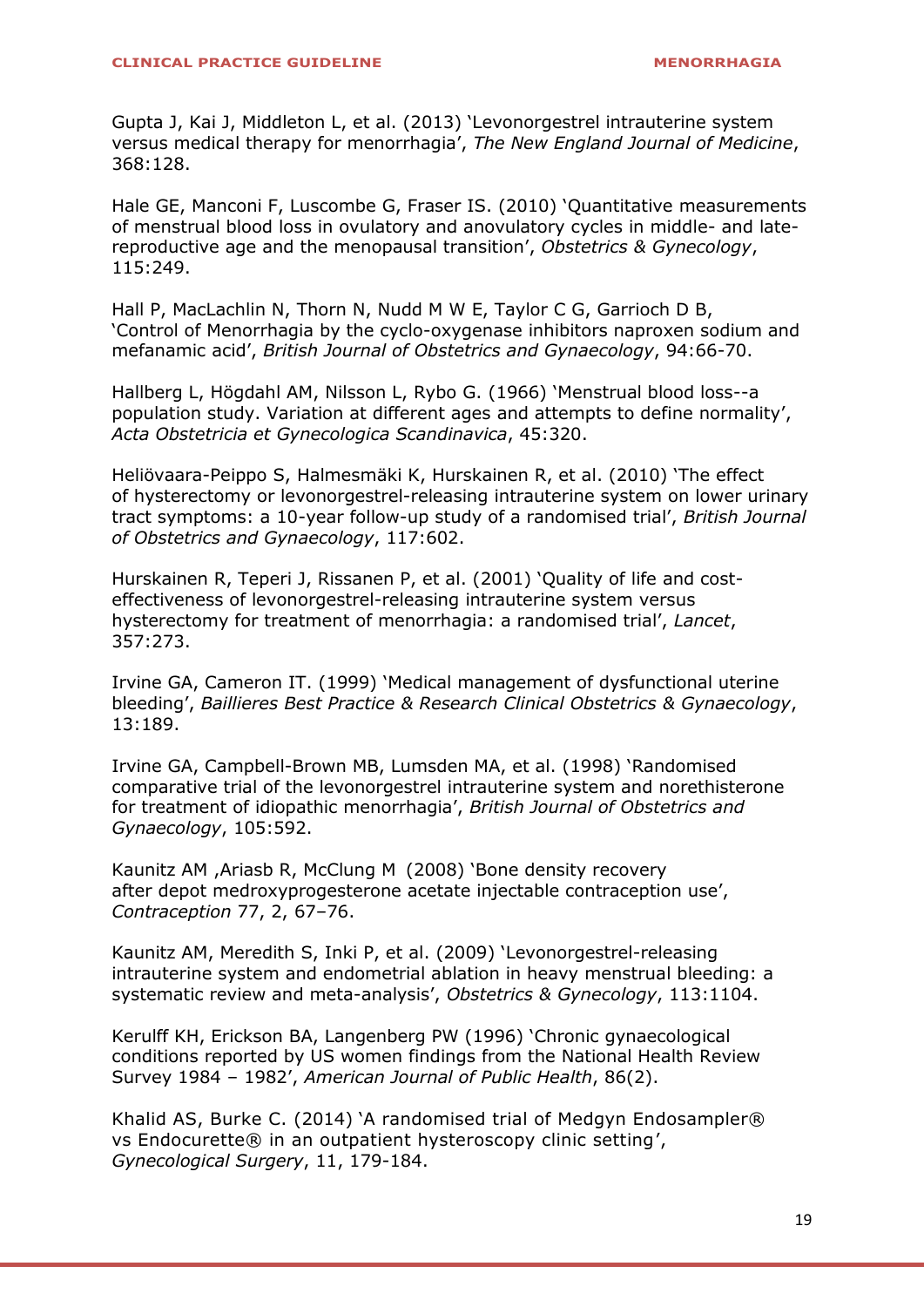[Kingman CE, Kadir RA, Lee CA, Economides DL. \(2004\)](http://www.uptodate.com/contents/chronic-menorrhagia-or-anovulatory-uterine-bleeding/abstract/37) 'The use of [levonorgestrel-releasing intrauterine system for treatment of menorrhagia in](http://www.uptodate.com/contents/chronic-menorrhagia-or-anovulatory-uterine-bleeding/abstract/37)  [women with inherited bleeding disorders](http://www.uptodate.com/contents/chronic-menorrhagia-or-anovulatory-uterine-bleeding/abstract/37)', *British Journal of Obstetrics and [Gynaecology](http://www.uptodate.com/contents/chronic-menorrhagia-or-anovulatory-uterine-bleeding/abstract/37)*, 111:1425.

Kroft J Liu G (2013) 'First and second generation endometrial ablation devices for treatment of menorrhagia: a systematic review, meta-analysis and appraisal of economic evaluations', *Journal of Obstetrics and Gynaecology Canada*, 35 1010-9.

[Learman LA, Summitt RL Jr, Varner RE, et al. \(2004\)](http://www.uptodate.com/contents/chronic-menorrhagia-or-anovulatory-uterine-bleeding/abstract/77) 'Hysterectomy versus [expanded medical treatment for abnormal uterine bleeding: clinical outcomes in](http://www.uptodate.com/contents/chronic-menorrhagia-or-anovulatory-uterine-bleeding/abstract/77)  [the medicine or surgery trial](http://www.uptodate.com/contents/chronic-menorrhagia-or-anovulatory-uterine-bleeding/abstract/77)', *Obstetrics & Gynecology*, 103:824.

[Lethaby A, Augood C, Duckitt K, Farquhar C. \(2007\)](http://www.uptodate.com/contents/chronic-menorrhagia-or-anovulatory-uterine-bleeding/abstract/50) 'Nonsteroidal anti[inflammatory drugs for heavy menstrual bleeding](http://www.uptodate.com/contents/chronic-menorrhagia-or-anovulatory-uterine-bleeding/abstract/50)', *Cochrane Database [Systematic Review](http://www.uptodate.com/contents/chronic-menorrhagia-or-anovulatory-uterine-bleeding/abstract/50)*: CD000400.

Lethaby AE, Cooke I, Rees M. (2005) '[Progesterone or progestogen-releasing](http://www.uptodate.com/contents/chronic-menorrhagia-or-anovulatory-uterine-bleeding/abstract/44)  [intrauterine systems for heavy menstrual bleeding](http://www.uptodate.com/contents/chronic-menorrhagia-or-anovulatory-uterine-bleeding/abstract/44)', *Cochrane Database [Systematic Review](http://www.uptodate.com/contents/chronic-menorrhagia-or-anovulatory-uterine-bleeding/abstract/44)*: CD002126.

[Lethaby A, Farquhar C, Cooke I. \(2000\)](http://www.uptodate.com/contents/chronic-menorrhagia-or-anovulatory-uterine-bleeding/abstract/56) 'Antifibrinolytics for heavy menstrual bleeding', *[Cochrane Database Systematic Review](http://www.uptodate.com/contents/chronic-menorrhagia-or-anovulatory-uterine-bleeding/abstract/56)*: CD000249.

[Lethaby A, Hickey M, Garry R, Penninx J. \(2009\)](http://www.uptodate.com/contents/chronic-menorrhagia-or-anovulatory-uterine-bleeding/abstract/70) 'Endometrial resection / [ablation techniques for heavy menstrual bleeding](http://www.uptodate.com/contents/chronic-menorrhagia-or-anovulatory-uterine-bleeding/abstract/70)', *Cochrane Database [Systematic Review](http://www.uptodate.com/contents/chronic-menorrhagia-or-anovulatory-uterine-bleeding/abstract/70)*: CD001501.

Lethaby A, Hickey M. (2002) '[Endometrial destruction techniques for heavy](http://www.uptodate.com/contents/chronic-menorrhagia-or-anovulatory-uterine-bleeding/abstract/71)  menstrual bleeding', *[Cochrane Database Systematic Review](http://www.uptodate.com/contents/chronic-menorrhagia-or-anovulatory-uterine-bleeding/abstract/71)*: CD001501.

[Lethaby A, Irvine G, Cameron I. \(2008\)](http://www.uptodate.com/contents/chronic-menorrhagia-or-anovulatory-uterine-bleeding/abstract/60) 'Cyclical progestogens for heavy menstrual bleeding', *[Cochrane Database Systematic Review](http://www.uptodate.com/contents/chronic-menorrhagia-or-anovulatory-uterine-bleeding/abstract/60)*: CD001016.

[Lukes AS, Baker J, Eder S, et al.](http://www.ncbi.nlm.nih.gov/entrez/query.fcgi?cmd=Retrieve&db=PubMed&dopt=Abstract&list_uids=22934724) (2012) 'Daily menstrual blood loss and quality of life in women with heavy menstrual bleeding', *Womens Health* (Lond Engl). 8:503-11. doi: 10.2217/whe.12.36

[Lukes AS, Moore KA, Muse KN, et al. \(2010\)](http://www.uptodate.com/contents/chronic-menorrhagia-or-anovulatory-uterine-bleeding/abstract/58) 'Tranexamic acid treatment for [heavy menstrual bleeding: a randomized controlled trial](http://www.uptodate.com/contents/chronic-menorrhagia-or-anovulatory-uterine-bleeding/abstract/58)', *Obstetrics & [Gynecology](http://www.uptodate.com/contents/chronic-menorrhagia-or-anovulatory-uterine-bleeding/abstract/58)*, 116:865.

[Mäkäräinen L, Ylikorkala O. \(1986\)](http://www.uptodate.com/contents/chronic-menorrhagia-or-anovulatory-uterine-bleeding/abstract/55) 'Primary and myoma-associated [menorrhagia: role of prostaglandins and effects of ibuprofen](http://www.uptodate.com/contents/chronic-menorrhagia-or-anovulatory-uterine-bleeding/abstract/55)', *British Journal of [Obstetrics and Gynaecology](http://www.uptodate.com/contents/chronic-menorrhagia-or-anovulatory-uterine-bleeding/abstract/55)*, 93:974.

[Marjoribanks J, Lethaby A, Farquhar C. \(2006\)](http://www.uptodate.com/contents/chronic-menorrhagia-or-anovulatory-uterine-bleeding/abstract/75) 'Surgery versus medical therapy for heavy menstrual bleeding', *[Cochrane Database Systematic Review](http://www.uptodate.com/contents/chronic-menorrhagia-or-anovulatory-uterine-bleeding/abstract/75)*: [CD003855.](http://www.uptodate.com/contents/chronic-menorrhagia-or-anovulatory-uterine-bleeding/abstract/75)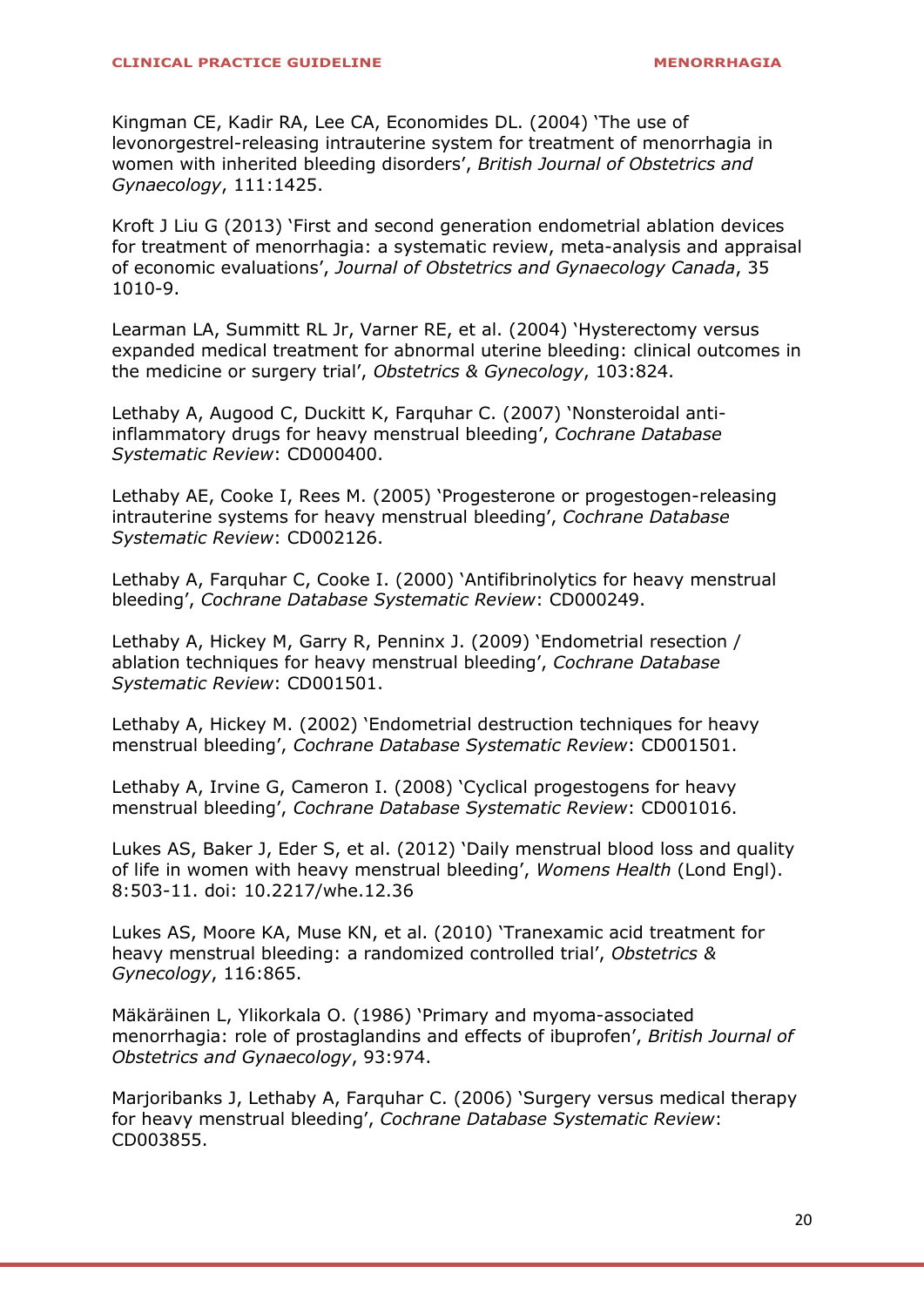[Middleton LJ, Champaneria R, Daniels JP, et al. \(2010\)](http://www.uptodate.com/contents/chronic-menorrhagia-or-anovulatory-uterine-bleeding/abstract/82) 'Hysterectomy, [endometrial destruction, and levonorgestrel releasing intrauterine system](http://www.uptodate.com/contents/chronic-menorrhagia-or-anovulatory-uterine-bleeding/abstract/82)  [\(Mirena\) for heavy menstrual bleeding: systematic review and meta-analysis of](http://www.uptodate.com/contents/chronic-menorrhagia-or-anovulatory-uterine-bleeding/abstract/82)  [data from individual patients](http://www.uptodate.com/contents/chronic-menorrhagia-or-anovulatory-uterine-bleeding/abstract/82)', *British Medical Journal*, 341:3929.

Milman N, Clausen J, Byg KE. (1998) '[Iron status in 268 Danish women aged 18-](http://www.uptodate.com/contents/chronic-menorrhagia-or-anovulatory-uterine-bleeding/abstract/10) [30 years: influence of menstruation, contraceptive method, and iron](http://www.uptodate.com/contents/chronic-menorrhagia-or-anovulatory-uterine-bleeding/abstract/10)  supplementation', *[Annals of Hematology](http://www.uptodate.com/contents/chronic-menorrhagia-or-anovulatory-uterine-bleeding/abstract/10)*, 77:13.

[Monteiro I, Bahamondes L, Diaz J, et al. \(2002\)](http://www.uptodate.com/contents/chronic-menorrhagia-or-anovulatory-uterine-bleeding/abstract/40) 'Therapeutic use of [levonorgestrel-releasing intrauterine system in women with menorrhagia: a pilot](http://www.uptodate.com/contents/chronic-menorrhagia-or-anovulatory-uterine-bleeding/abstract/40)  study(1)', *[Contraception](http://www.uptodate.com/contents/chronic-menorrhagia-or-anovulatory-uterine-bleeding/abstract/40)*, 65:325.

National Collaborating centre for Womens' and Childrens Health (2007) '*Guideline on Heavy Menstrual Bleeding*'.

O'Connor H, Magos A. (1996) '[Endometrial resection for the treatment of](http://www.uptodate.com/contents/chronic-menorrhagia-or-anovulatory-uterine-bleeding/abstract/66)  menorrhagia', *[New England Journal of Medicine](http://www.uptodate.com/contents/chronic-menorrhagia-or-anovulatory-uterine-bleeding/abstract/66)*, 335:151.

Ozdemir S1, Celik C, Gezginç K, Kıreşi D, Esen H (2010) 'Evaluation of endometrial thickness with transvaginal ultrasonography and histopathology in premenopausal women with abnormal vaginal bleeding', *Archives of Gynecology and Obstetrics*, 282:395-9.

Rajan DK1, Margau R, Kroll RR, Simons ME, Tan KT, Jaskolka JD, Kachura JR, Sniderman KW, Beecroft JR, Haider M. (2011) 'Clinical utility of ultrasound versus magnetic resonance imaging for deciding to proceed with uterine artery embolization for presumed symptomatic fibroids', *Clinical Radiology*, 66:57-62.

[Rees MC, DiMarzo V, Tippins JR, et al. \(1987\)](http://www.uptodate.com/contents/chronic-menorrhagia-or-anovulatory-uterine-bleeding/abstract/48) 'Leukotriene release by [endometrium and myometrium throughout the menstrual cycle in](http://www.uptodate.com/contents/chronic-menorrhagia-or-anovulatory-uterine-bleeding/abstract/48)  [dysmenorrhoea and menorrhagia](http://www.uptodate.com/contents/chronic-menorrhagia-or-anovulatory-uterine-bleeding/abstract/48)', *Journal of Endocrinology*, 113:291.

Reich H, Ribeiro SC, Vidali A. (1999) 'Hysterectomy as treatment for dysfunctional uterine bleeding', *Baillieres Best Practice & Research Clinical Obstetrics & Gynaecology*, 13:251.

Review of Chronic menorrhagia or anovulatory bleeding, Available at [www.uptodate.com](http://www.uptodate.com/)

Roy SN, Bhattacharya S. (2004) '[Benefits and risks of pharmacological agents](http://www.uptodate.com/contents/chronic-menorrhagia-or-anovulatory-uterine-bleeding/abstract/27)  [used for the treatment of menorrhagia](http://www.uptodate.com/contents/chronic-menorrhagia-or-anovulatory-uterine-bleeding/abstract/27)', *Drug Safety*, 27:75.

Rybo, G, Leman, J, Tibblin, R. (1985) 'Epidemiology of menstrual blood loss.' *Mechanisms of menstrual bleeding*, Raven Press, New York p.181.

Rybo, G, Nilsson, S, Sikstrom, B, Nygren, KG. (1981) Naproxen in menorrhagia (letter). *Lancet*; 608.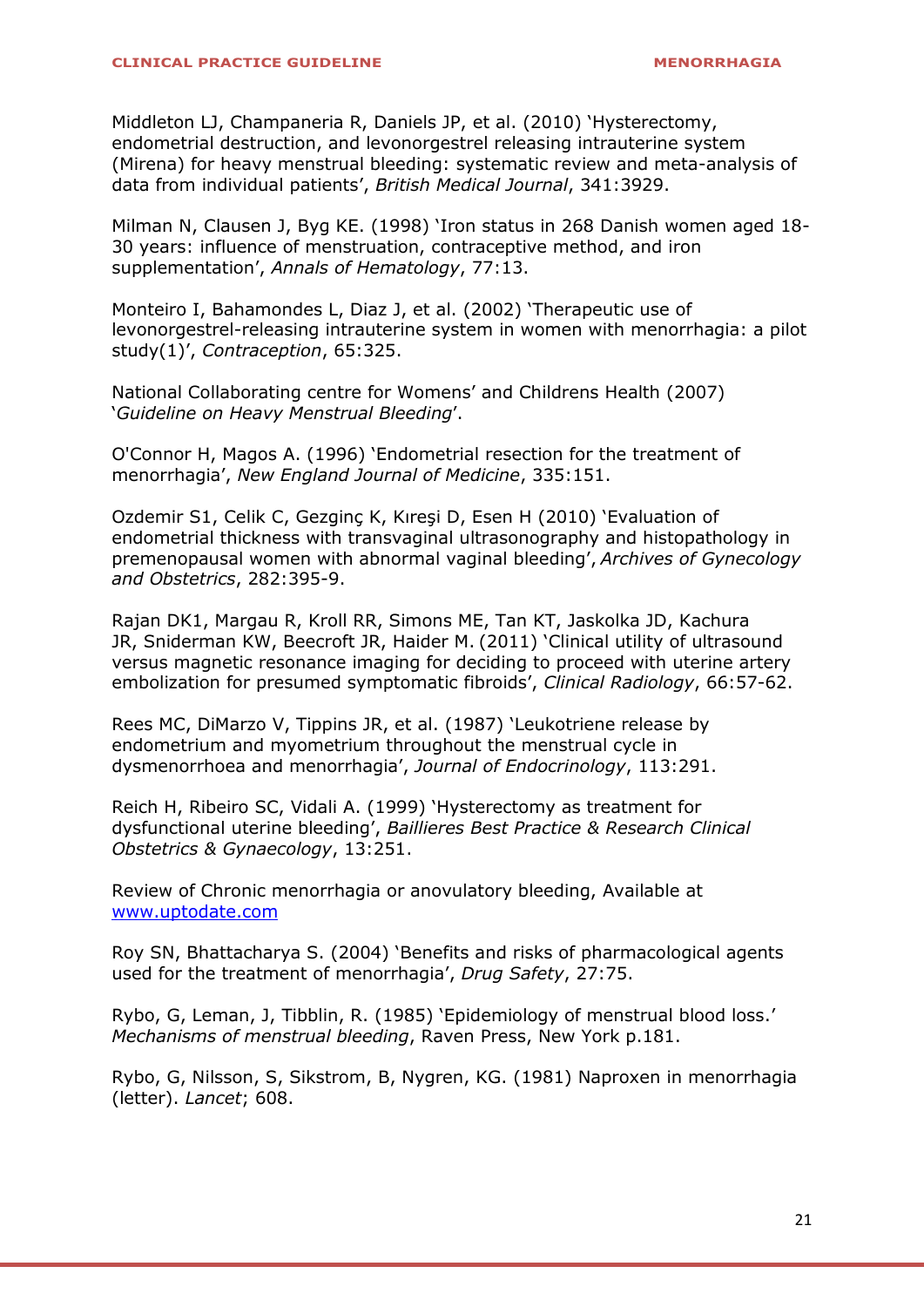Santer M, Warner P, Wyke S. (2005) '[A Scottish postal survey suggested that](http://www.uptodate.com/contents/chronic-menorrhagia-or-anovulatory-uterine-bleeding/abstract/5)  [the prevailing clinical preoccupation with heavy periods does not reflect the](http://www.uptodate.com/contents/chronic-menorrhagia-or-anovulatory-uterine-bleeding/abstract/5)  [epidemiology of reported symptoms and problems](http://www.uptodate.com/contents/chronic-menorrhagia-or-anovulatory-uterine-bleeding/abstract/5)', *Journal of Clinical [Epidemiology](http://www.uptodate.com/contents/chronic-menorrhagia-or-anovulatory-uterine-bleeding/abstract/5)*, 58:1206.

[Santoro N, Brown JR, Adel T, Skurnick JH. \(1996\)](http://www.uptodate.com/contents/chronic-menorrhagia-or-anovulatory-uterine-bleeding/abstract/15) 'Characterization of [reproductive hormonal dynamics in the perimenopause](http://www.uptodate.com/contents/chronic-menorrhagia-or-anovulatory-uterine-bleeding/abstract/15)', *The Journal of Clinical [Endocrinology and Metabolism](http://www.uptodate.com/contents/chronic-menorrhagia-or-anovulatory-uterine-bleeding/abstract/15)*, 81:1495.

[Schaedel ZE, Dolan G, Powell MC. \(2005\)](http://www.uptodate.com/contents/chronic-menorrhagia-or-anovulatory-uterine-bleeding/abstract/38) 'The use of the levonorgestrel[releasing intrauterine system in the management of menorrhagia in women with](http://www.uptodate.com/contents/chronic-menorrhagia-or-anovulatory-uterine-bleeding/abstract/38)  hemostatic disorders', *[American Journal of Obstetrics and Gynecology](http://www.uptodate.com/contents/chronic-menorrhagia-or-anovulatory-uterine-bleeding/abstract/38)*, [193:1361.](http://www.uptodate.com/contents/chronic-menorrhagia-or-anovulatory-uterine-bleeding/abstract/38) 

Shapley M, Jordan K, Croft PR. (2004) '[An epidemiological survey of symptoms](http://www.uptodate.com/contents/chronic-menorrhagia-or-anovulatory-uterine-bleeding/abstract/6)  [of menstrual loss in the community](http://www.uptodate.com/contents/chronic-menorrhagia-or-anovulatory-uterine-bleeding/abstract/6)', *British Journal of General Practice*, 54:359.

[Showstack J, Lin F, Learman LA, et al. \(2006\)](http://www.uptodate.com/contents/chronic-menorrhagia-or-anovulatory-uterine-bleeding/abstract/78) 'Randomized trial of medical [treatment versus hysterectomy for abnormal uterine bleeding: resource use in](http://www.uptodate.com/contents/chronic-menorrhagia-or-anovulatory-uterine-bleeding/abstract/78)  the Medicine or Surgery (Ms) trial', *[American Journal of Obstetrics and](http://www.uptodate.com/contents/chronic-menorrhagia-or-anovulatory-uterine-bleeding/abstract/78)  [Gynecology](http://www.uptodate.com/contents/chronic-menorrhagia-or-anovulatory-uterine-bleeding/abstract/78)*, 194:332.

Society of Obstetricians and Gynaecologists of Canada (2001) '*Guidelines for the management of abnormal uterine bleeding*'.

[Soliman PT](http://www.ncbi.nlm.nih.gov/pubmed/?term=Soliman%20PT%5BAuthor%5D&cauthor=true&cauthor_uid=15738027)<sup>1</sup>, [Oh JC,](http://www.ncbi.nlm.nih.gov/pubmed/?term=Oh%20JC%5BAuthor%5D&cauthor=true&cauthor_uid=15738027) [Schmeler KM,](http://www.ncbi.nlm.nih.gov/pubmed/?term=Schmeler%20KM%5BAuthor%5D&cauthor=true&cauthor_uid=15738027) [Sun CC,](http://www.ncbi.nlm.nih.gov/pubmed/?term=Sun%20CC%5BAuthor%5D&cauthor=true&cauthor_uid=15738027) [Slomovitz BM,](http://www.ncbi.nlm.nih.gov/pubmed/?term=Slomovitz%20BM%5BAuthor%5D&cauthor=true&cauthor_uid=15738027) Gershenson DM, [Burke TW,](http://www.ncbi.nlm.nih.gov/pubmed/?term=Burke%20TW%5BAuthor%5D&cauthor=true&cauthor_uid=15738027) [Lu KH.](http://www.ncbi.nlm.nih.gov/pubmed/?term=Lu%20KH%5BAuthor%5D&cauthor=true&cauthor_uid=15738027) (2005) 'Risk factors for young premenopausal women with endometrial cancer', *[Obstetrics & Gynecology](http://www.ncbi.nlm.nih.gov/pubmed/15738027)*, 105:575-80.

[Stabinsky SA, Einstein M, Breen JL. \(1999\)](http://www.uptodate.com/contents/chronic-menorrhagia-or-anovulatory-uterine-bleeding/abstract/62) 'Modern treatments of menorrhagia [attributable to dysfunctional uterine bleeding](http://www.uptodate.com/contents/chronic-menorrhagia-or-anovulatory-uterine-bleeding/abstract/62)', *Obstetrical & Gynecological Survey*[, 54:61.](http://www.uptodate.com/contents/chronic-menorrhagia-or-anovulatory-uterine-bleeding/abstract/62) 

[Stewart A, Cummins C, Gold L, et al. \(2001\)](http://www.uptodate.com/contents/chronic-menorrhagia-or-anovulatory-uterine-bleeding/abstract/36) 'The effectiveness of the [levonorgestrel-releasing intrauterine system in menorrhagia: a systematic](http://www.uptodate.com/contents/chronic-menorrhagia-or-anovulatory-uterine-bleeding/abstract/36)  review', *[British Journal of Obstetrics and Gynaecology](http://www.uptodate.com/contents/chronic-menorrhagia-or-anovulatory-uterine-bleeding/abstract/36)*, 108:74.

Stirrat GM. (1999) '[Choice of treatment for menorrhagia](http://www.uptodate.com/contents/chronic-menorrhagia-or-anovulatory-uterine-bleeding/abstract/65)', *Lancet*, 353:2175.

Unger JB, Meeks GR. (1996) '[Hysterectomy after endometrial ablation](http://www.uptodate.com/contents/chronic-menorrhagia-or-anovulatory-uterine-bleeding/abstract/67)', *[American Journal of Obstetrics and Gynecology](http://www.uptodate.com/contents/chronic-menorrhagia-or-anovulatory-uterine-bleeding/abstract/67)*, 175:1432.

[Van Eijkeren MA, Christiaens GC, Geuze HJ, et al. \(1992\)](http://www.uptodate.com/contents/chronic-menorrhagia-or-anovulatory-uterine-bleeding/abstract/52) 'Effects of mefenamic [acid on menstrual hemostasis in essential menorrhagia](http://www.uptodate.com/contents/chronic-menorrhagia-or-anovulatory-uterine-bleeding/abstract/52)', *American Journal of [Obstetrics and Gynecology](http://www.uptodate.com/contents/chronic-menorrhagia-or-anovulatory-uterine-bleeding/abstract/52)*, 166:1419.

[Vessey MP, Villard-Mackintosh L, McPherson K, et al. \(1992\)](http://www.uptodate.com/contents/chronic-menorrhagia-or-anovulatory-uterine-bleeding/abstract/8) 'The epidemiology [of hysterectomy: findings in a large cohort study](http://www.uptodate.com/contents/chronic-menorrhagia-or-anovulatory-uterine-bleeding/abstract/8)', *British Journal of Obstetrics [and Gynaecology](http://www.uptodate.com/contents/chronic-menorrhagia-or-anovulatory-uterine-bleeding/abstract/8)*, 99:402.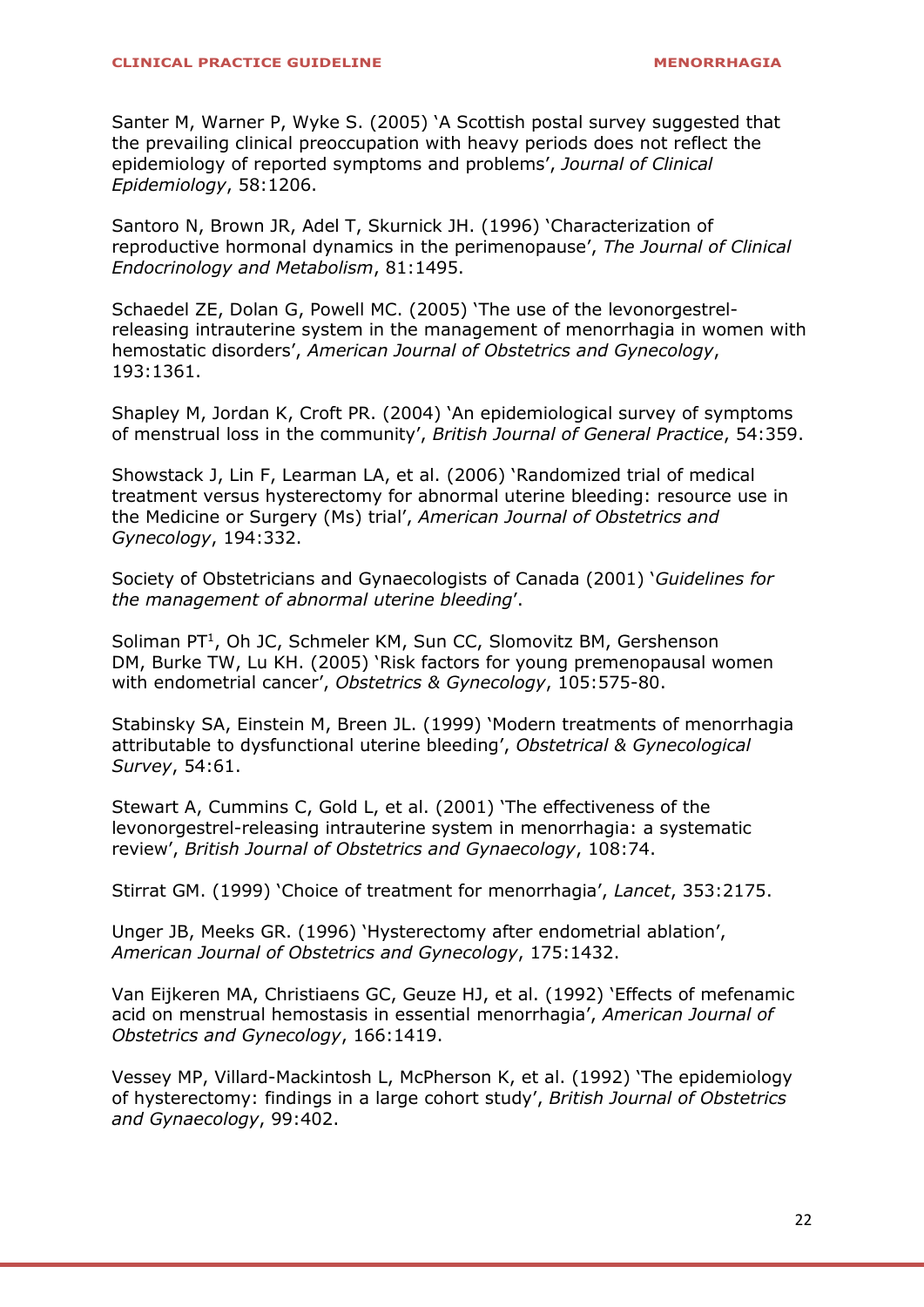[Warner P, Critchley HO, Lumsden MA, et al. \(2001\)](http://www.uptodate.com/contents/chronic-menorrhagia-or-anovulatory-uterine-bleeding/abstract/7) 'Referral for menstrual [problems: cross sectional survey of symptoms, reasons for referral, and](http://www.uptodate.com/contents/chronic-menorrhagia-or-anovulatory-uterine-bleeding/abstract/7)  management', *[British Medical Journal](http://www.uptodate.com/contents/chronic-menorrhagia-or-anovulatory-uterine-bleeding/abstract/7)*, 323:24.

Weiss, J A, (2012) 'Just Heavy Menses or Something More? Raising Awareness of von Willebrand Disease', *American Journal of Nursing Issue*112, 38–44.

[Woolcock JG, Critchley HO, Munro MG, et al.](http://www.uptodate.com/contents/chronic-menorrhagia-or-anovulatory-uterine-bleeding/abstract/3) (2008) 'Review of the confusion in [current and historical terminology and definitions for disturbances of menstrual](http://www.uptodate.com/contents/chronic-menorrhagia-or-anovulatory-uterine-bleeding/abstract/3)  bleeding', *[Fertility and Sterility](http://www.uptodate.com/contents/chronic-menorrhagia-or-anovulatory-uterine-bleeding/abstract/3)*, 90:2269.

Ylikorkala O, Pekonen F. (1986) '[Naproxen reduces idiopathic but not](http://www.uptodate.com/contents/chronic-menorrhagia-or-anovulatory-uterine-bleeding/abstract/53)  [fibromyoma-induced menorrhagia](http://www.uptodate.com/contents/chronic-menorrhagia-or-anovulatory-uterine-bleeding/abstract/53)', *Obstetrics & Gynecology*, 68:10.

You JH, Sahota DS, MoYuen P. (2006) '[A cost-utility analysis of hysterectomy,](http://www.uptodate.com/contents/chronic-menorrhagia-or-anovulatory-uterine-bleeding/abstract/79)  [endometrial resection and ablation and medical therapy for menorrhagia](http://www.uptodate.com/contents/chronic-menorrhagia-or-anovulatory-uterine-bleeding/abstract/79)', *[Human Reproduction](http://www.uptodate.com/contents/chronic-menorrhagia-or-anovulatory-uterine-bleeding/abstract/79)*, 21:1878.

## **9. Implementation Strategy**

- Distribution of guideline to all members of the Institute and to all maternity units.
- Distribution to the Director of the Acute Hospitals for dissemination through line management in all acute hospitals.
- Implementation through HSE Obstetrics and Gynaecology programme local implementation boards.
- Distribution to other interested parties and professional bodies.

## **10. Key Metrics**

- 1. Referral to review time for those with "red flag" symptoms mentioned in the referral  $(< 4$  weeks)
- 2. Percentage of women who attend an ambulatory gynaecology clinic for the investigation and treatment of menorrhagia (>50%).
- 3. Percentage of women, without red flag symptoms or signs, treated with at least two forms of medical management in a primary care setting prior to referral for gynaecological assessment (>80%).
- 4. Percentage of women undergoing endometrial biopsy prior to surgical treatment of menorrhagia (100%).
- 5. Percentage of women undergoing endometrial ablation who have a documented plan for effective long-term or permanent contraception (100%).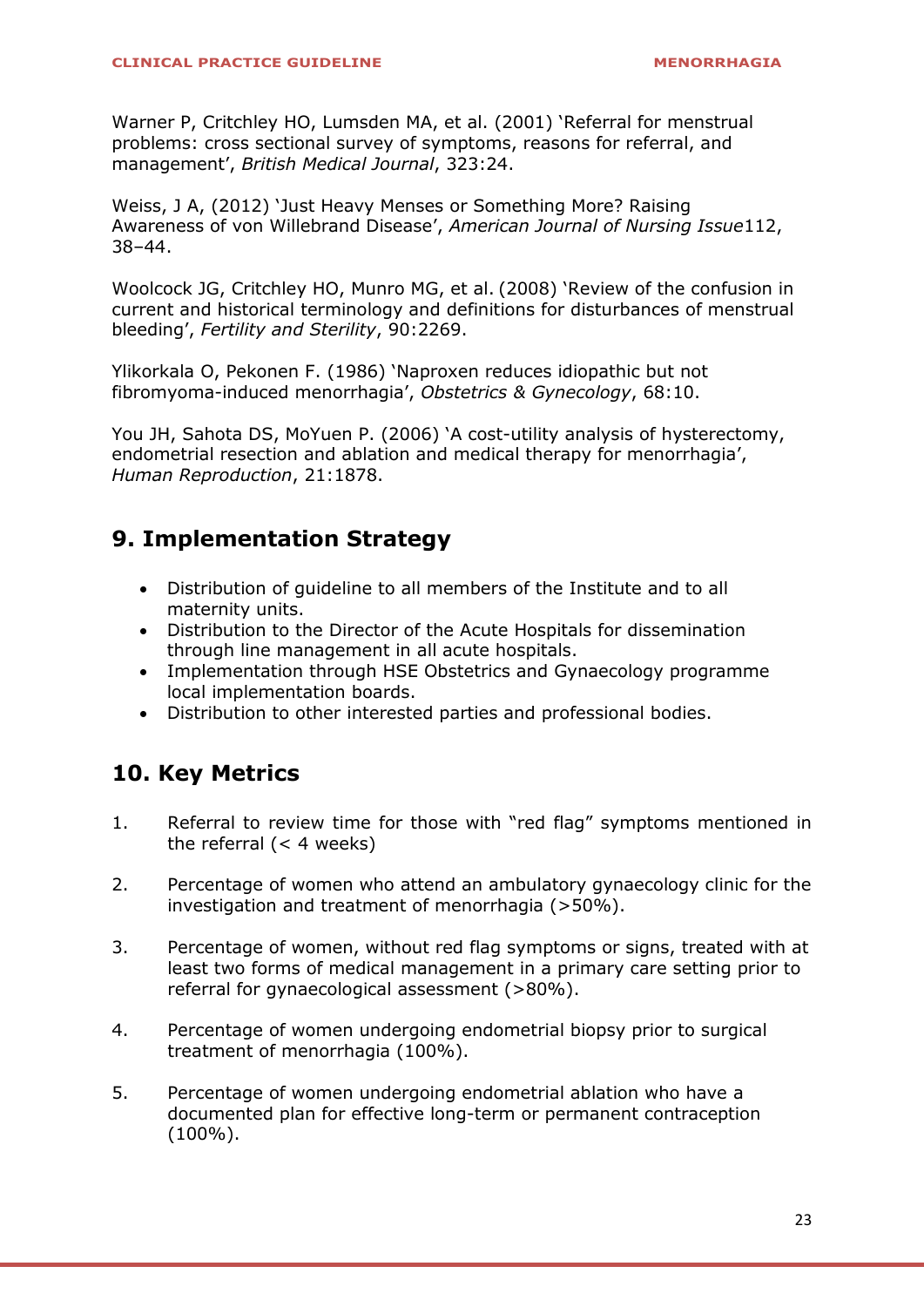### **11. Qualifying statement**

These guidelines have been prepared to promote and facilitate standardisation and consistency of practice using a multidisciplinary approach. Clinical material offered in this guideline does not replace or remove clinical judgement or the professional care and duty necessary for each pregnant woman. Clinical care carried out in accordance with this guideline should be provided within the context of locally available resources and expertise.

This guideline does not address all elements of standard practice and assumes that individual clinicians are responsible for:

- Discussing care with women in an environment that is appropriate and which enables respectful confidential discussion
- Advising women of their choices and ensure informed consent is obtained
- Meeting all legislative requirements and maintaining standards of professional conduct
- Applying standard precautions and additional precautions, as necessary, when delivering care
- Documenting all care in accordance with local and mandatory requirements.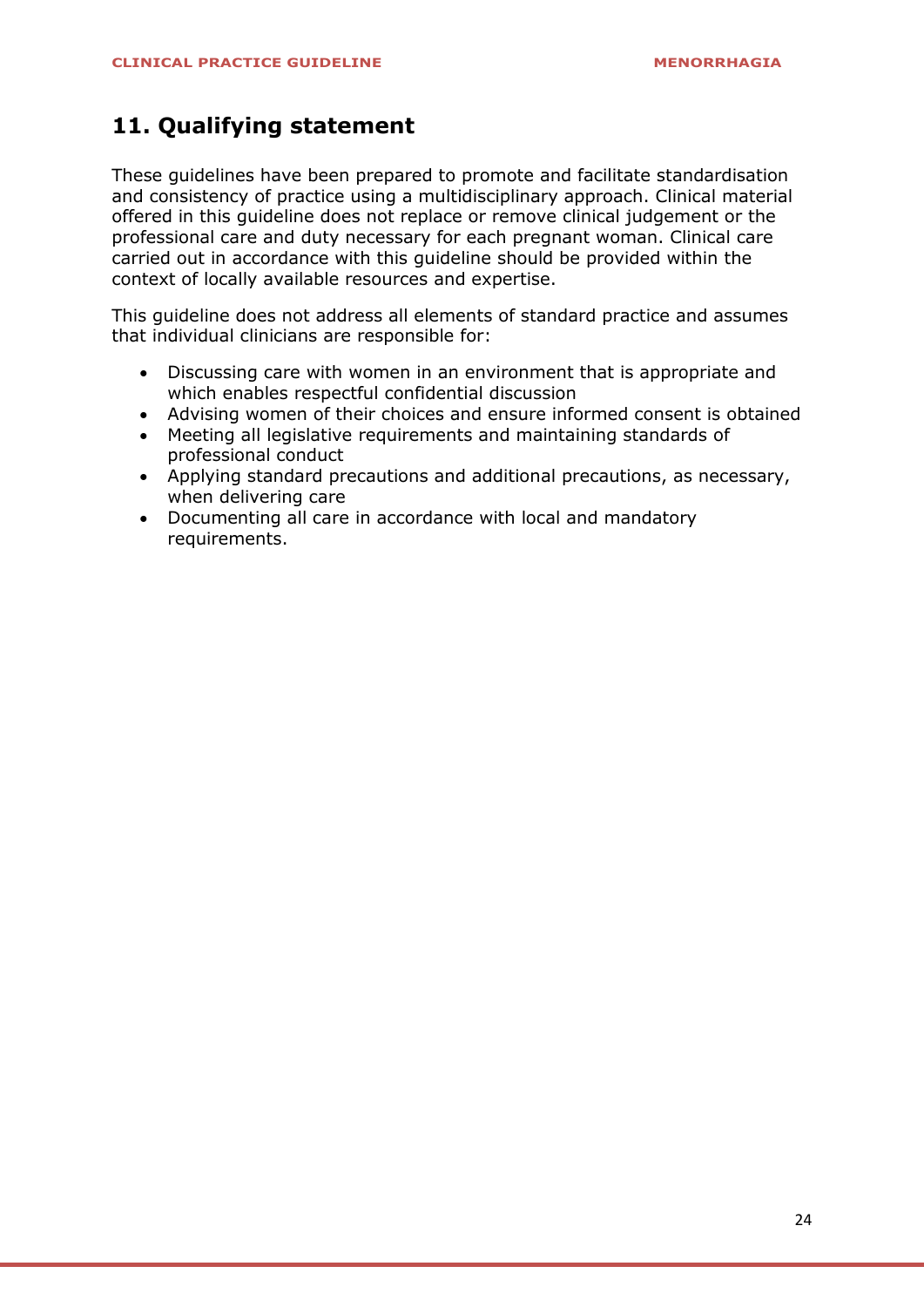# **12. Appendices**

| <b>Treatment</b>                                    | Potential unwanted outcomes experienced by some women<br>(Common: 1 in 100 chance; less common: 1 in 1000 chance; rare: 1 in<br>10,000 chance; very rare: 1 in 100,000 chance)                                                                                                                                                                                              |
|-----------------------------------------------------|-----------------------------------------------------------------------------------------------------------------------------------------------------------------------------------------------------------------------------------------------------------------------------------------------------------------------------------------------------------------------------|
| Levonorgestrel-<br>releasing<br>intrauterine system | Common: irregular bleeding that may last for over 6 months; hormone-<br>related problems such as breast tenderness, acne or headaches, which,<br>if present, are generally minor and transient<br>Less common: amenorrhoea<br>Rare: uterine perforation at the time of insertion                                                                                            |
| Tranexamic acid                                     | Less common: indigestion; diarrhoea; headaches                                                                                                                                                                                                                                                                                                                              |
| Non-steroidal anti-<br>inflammatory drugs           | Common: indigestion; diarrhoea<br>Rare: worsening of asthma in sensitive individuals; peptic ulcers with<br>possible bleeding and peritonitis                                                                                                                                                                                                                               |
| Combined oral<br>contraceptives                     | Common: mood changes; headaches; nausea; fluid retention; breast<br>tenderness<br>Very rare: deep vein thrombosis; stroke; heart attacks                                                                                                                                                                                                                                    |
| Oral progestogen<br>(norethisterone)                | Common: weight gain; bloating; breast tenderness; headaches; acne<br>(but all are usually minor and transient)<br>Rare: depression                                                                                                                                                                                                                                          |
| Injected<br>progestogen                             | Common: weight gain; irregular bleeding; amenorrhoea; premenstrual-<br>like syndrome (including bloating, fluid retention, breast tenderness)<br>Less common: small loss of bone mineral density, largely recovered<br>when treatment discontinued                                                                                                                          |
| Gonadotrophin-<br>releasing hormone<br>analogue     | Common: menopausal-like symptoms (such as hot flushes, increased<br>sweating, vaginal dryness)<br>Less common: osteoporosis, particularly trabecular bone with longer<br>than 6-months' use                                                                                                                                                                                 |
| Endometrial<br>ablation                             | Common: vaginal discharge; increased period pain or cramping (even if<br>no further bleeding); need for additional surgery<br>Less common: infection<br>Rare: perforation (but very rare with second generation techniques)                                                                                                                                                 |
| Uterine artery<br>embolisation                      | Common: persistent vaginal discharge; post-embolisation syndrome -<br>pain, nausea, vomiting and fever (not involving hospitalisation)<br>Less common: need for additional surgery; premature ovarian failure<br>particularly in women over 45 years old; haematoma<br>Rare: haemorrhage; non-target embolisation causing tissue necrosis;<br>infection causing septicaemia |